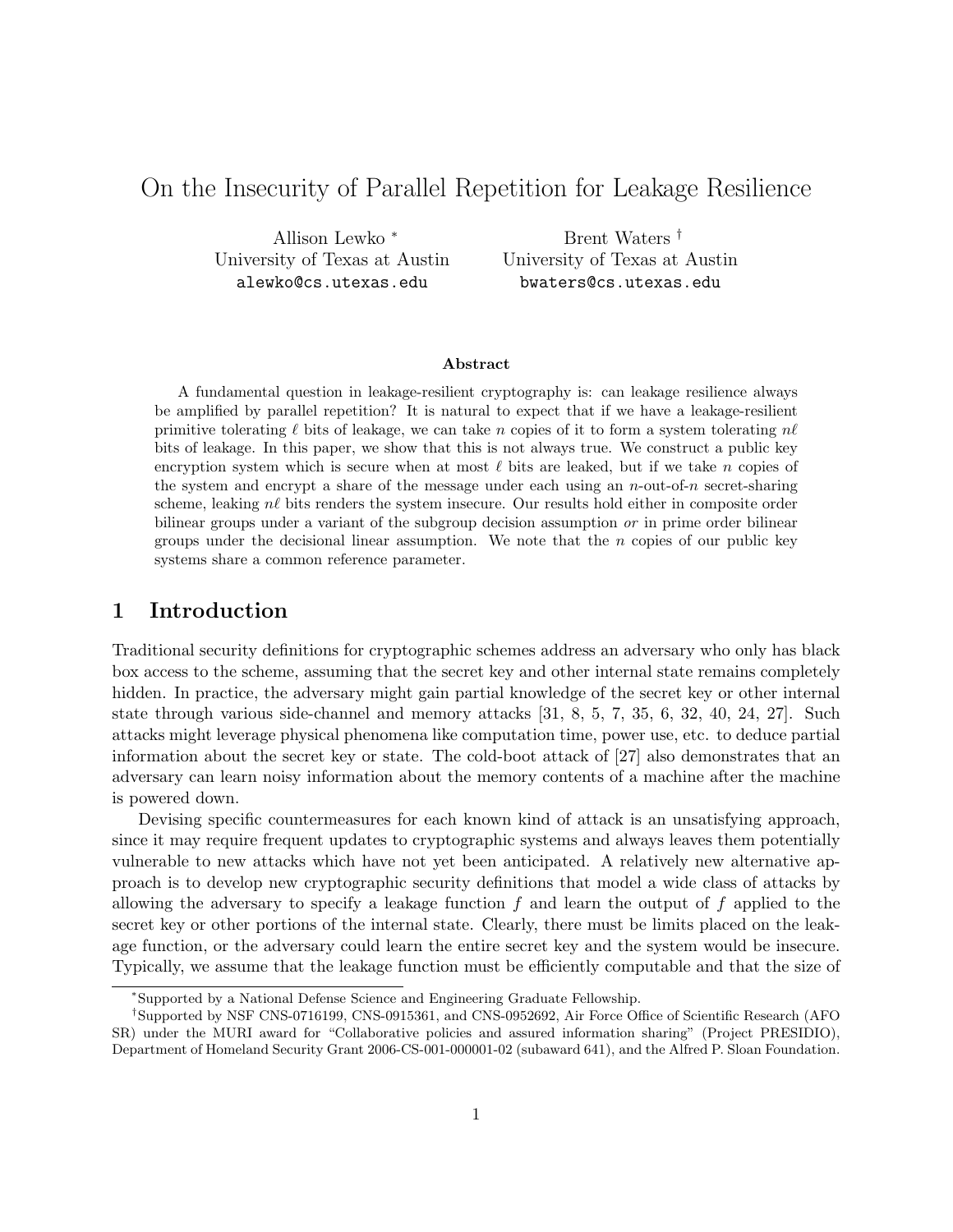its output is bounded by  $\ell$  bits, where  $\ell$  is a function of the security parameter and is less than the bit-length of the secret key.

This approach has yielded leakage-resilient constructions of many cryptographic primitives, including stream ciphers, signatures, symmetric key encryption, and public key encryption [34, 30, 21, 39, 17, 2, 3, 22, 19, 16, 12, 20, 4. Given a construction that can tolerate  $\ell$  bits of leakage, it is natural to ask: what if we expect even greater leakage? Recently, Alwen, Dodis, and Wichs [4] and Alwen, Dodis, Naor, Segev, Walfish, and Wichs [3] successfully employed parallel repetition to amplify leakage resilience for particular schemes and raised the fundamental question of whether leakage resilience can *always* be amplified by parallel repetition. More concretely, suppose we are given a public key encryption scheme which remains secure when  $\ell$  bits are leaked (i.e. against an adversary who obtains  $\ell$  bits of information about the secret key before seeing a challenge ciphertext). We can take  $n$  independent copies of the system corresponding to  $n$  public key, private key pairs. To encrypt, we now split the message into n shares, and encrypt the  $i^{th}$  share under the  $i<sup>th</sup>$  public key. One may expect that this new system will remain secure up to  $n\ell$  bits of leakage. Alwen et. al. [3] successfully apply this technique for specific schemes. As explained by [4, 3], it would seem quite difficult to prove this works in general, since a general reduction would need to simulate n $\ell$  bits of leakage for the parallel scheme using only  $\ell$  bits of leakage from the original scheme.

We note that parallel repetition does hold generically if we weaken the definition of leakage resilience by restricting the leakage to a be subset of the bits representing the secret key, instead of allowing more complicated functions. This model was previously considered in [11, 18, 29]. In this setting, parallel repetition can be proven via the pigeonhole principle, since if  $\leq n\ell$  bits are leaked from n keys, then there is some key for which at most  $\ell$  bits are leaked, and security can then be proven via a reduction. (In fact, if  $\langle n(\ell + 1) \rangle$  bits are leaked from n keys, then there is some key for which  $\leq \ell$  bits are leaked.)

Though posed in the context of public key encryption, parallel repetition naturally extends to other primitives, and would be a powerful general tool for amplifying leakage resilience while preserving reasonable levels of efficiency. We note that a more basic approach to improving resilience might be to artificially increase the security parameter,  $\lambda$ . The success of this approach will depend on how  $\ell$  grows as a function of  $\lambda$ , and it also leads to an unacceptable loss in efficiency, since many common operations require time  $O(\lambda^3)$  to compute.

**Our Contribution** We show that there exist public key encryption schemes which are  $\ell$ -leakageresilient, but for which parallel repetition fails to yield an  $n\ell$ -leakage-resilient system for any  $n > 1$ . In fact, the parameters of our schemes can be chosen to rule out  $\Omega(n\ell)$ -leakage-resilience of the parallel schemes. Our results hold either under a variant of the subgroup decision assumption in composite order bilinear groups or under the decisional linear assumption in prime order bilinear groups. In both cases, our  $n$  parallel copies of the system share common setup parameters (i.e. are instantiated over the same group). Assuming a common group is natural in many settings, e.g. when using curves recommended by NIST [37].

Often, leakage resilience is established by employing mostly information-theoretic techniques, e.g. leveraging the fact that a function  $f$  with bounded output length cannot leak enough useful information about a key with sufficient min-entropy even if f is computationally unbounded. This approach is employed by  $[30, 34, 4, 3]$ , for example. In the arguments of  $[3, 34]$ , a computational assumption is used to argue that a valid ciphertext can be replaced by an invalid ciphertext.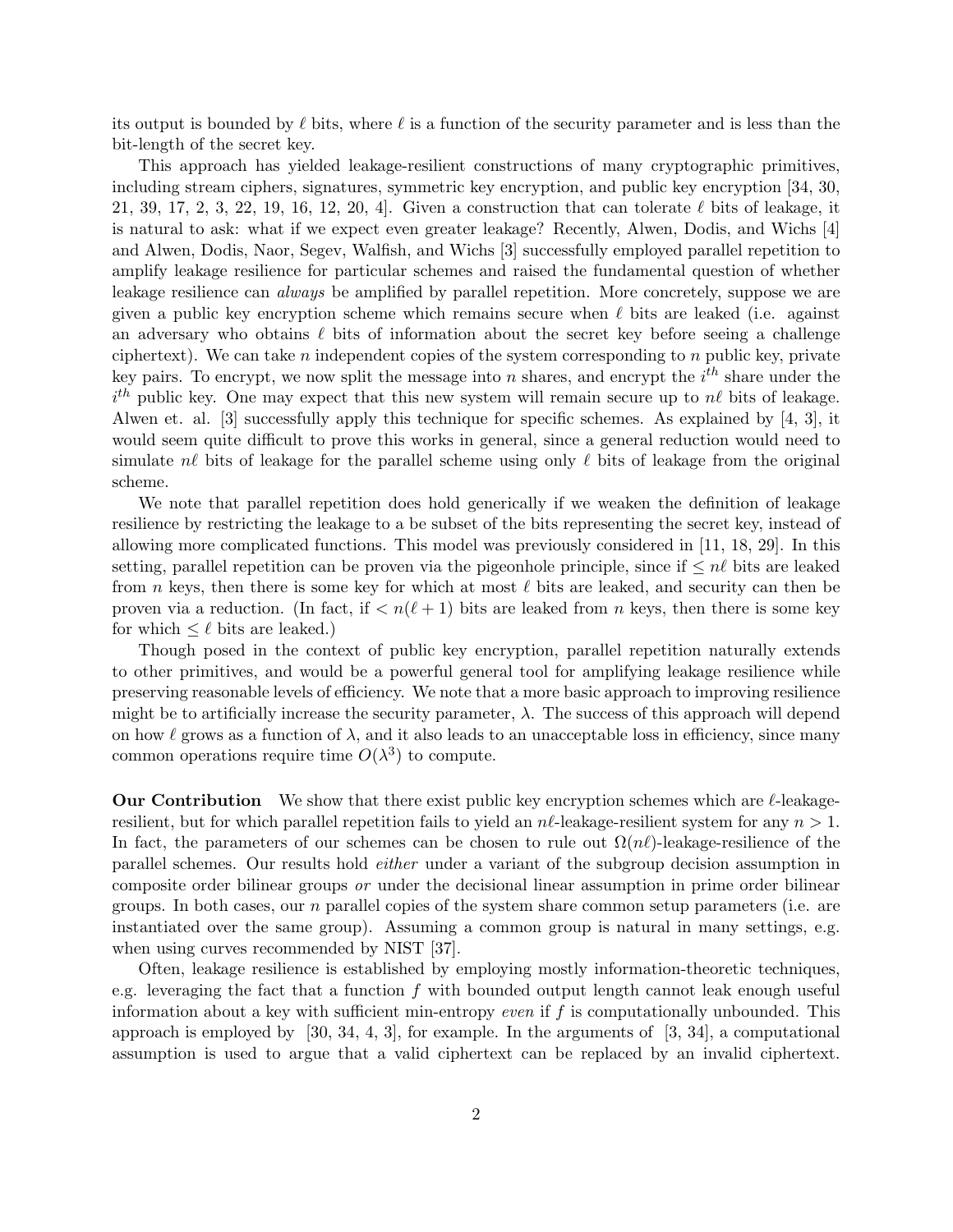However, since the adversary does not receive the ciphertext until after the leakage, it is not clear that even a computationally unbounded leakage function would allow the adversary to distinguish the two cases.<sup>1</sup>For these kinds of arguments, it seems plausible that if  $\ell$  bits of leakage is not enough to compromise the security of one key, then  $2\ell$  bits of leakage should not be enough to compromise the security of 2 keys. (We consider the case  $n = 2$  here for concreteness and will later generalize.) However, security against computationally unbounded functions  $f$  is not strictly necessary. It is possible instead to have keys with less than  $\ell$  bits of entropy, but where it is computationally hard to compress all of the information needed for decryption into only  $\ell$  bits.

The main idea of our approach is to design a system where it is computationally hard to represent the needed information about a single key in  $\ell$  bits, but where two keys can be efficiently compressed into  $2\ell$  bits. As a first attempt at creating keys with less than  $\ell$  bits of entropy which are computationally hard to compress, one might try using pseudorandom generators. However, it is not clear how one might find suitable structure to allow compression of two keys using this approach. Instead, we use the structure of bilinear groups. We describe our approach in terms of composite order groups for ease of exposition. We suppose we have a bilinear group  $G$  of order  $N = p_1 p_2 q$ , which is a product of 3 distinct primes. This group has subgroups  $G_{p_1}, G_{p_2}$ , and  $G_q$  of orders  $p_1$ ,  $p_2$ , and q respectively, and whenever elements of these different subgroups are paired together under the bilinear map, the result is the identity. In this sense, the subgroups are orthogonal to each other. In our system, keys and ciphertexts will take on one of two types: type 1 keys and ciphertexts will involve only elements of  $G_{p_1}$ , while type 2 keys and ciphertexts will involve only elements of  $G_{p_2}$ . Ciphertext elements are paired with key elements in order to decrypt. A key of type 1 and a key of type 2 can be efficiently compressed into a single key by multiplying them together in the group. This new key will now decrypt ciphertexts for both of the private keys, since the multiplied  $G_{p_2}$  elements will not affect the result of the pairing with the type 1 ciphertext, and the multiplied  $G_{p_1}$  elements will not affect the result of the pairing with the type 2 ciphertext. Assuming for simplicity that group elements are represented by approximately  $log(N)$  bits, we can set  $\ell = \frac{1}{2}$  $\frac{1}{2}$  log(N) so that 2 $\ell$  bits is enough to leak a group element, but  $\ell$  bits is not.

We now have a system that is attackable when parallelized, but it is not clear that it is leakageresilient in the first place. To prove that a single key cannot be compromised by the leakage of  $\ell$ bits, we cannot simply make an information-theoretic argument, since either  $log(p_1)$  or  $log(p_2)$  will be less than  $\ell$  (hence there is min-entropy  $\ell \ell$  in at least one type of secret key). To overcome this difficulty, we introduce an expansion technique which leverages the computational bound on the leakage function. More specifically, we use the  $G<sub>q</sub>$  subgroup as what we call an "expansion" space" to argue that the secret keys have sufficiently high pseudo-entropy (i.e. their distribution is computationally indistinguishable from a distribution with high min-entropy). Relying on a close variant of the subgroup decision assumption, we expand the keys into the  $G_q$  space, and argue that an attacker cannot distinguish between elements of  $G_{p_1}$  and  $G_{p_1q}$ , where  $G_{p_1q}$  denotes the subgroup of order  $p_1q$  in G (and similarly cannot distinguish between elements of  $G_{p_2}$  and  $G_{p_2q}$ ). We note that the expansion space  $G_q$  is shared by both key types. In this computational step of the proof, it is crucial that the leakage function  $f$  is computationally bounded (since a computationally unbounded function could distinguish the subgroups). We next expand the ciphertexts into the  $G_q$ subgroup as well, and we are then able to finish our proof with an information-theoretic argument.

<sup>&</sup>lt;sup>1</sup>In fact, we conjecture that their schemes could be proven secure against a computationally unbounded leakage function under the stronger assumption that the computational problem remains hard against an adversary who is allowed unlimited preprocessing, given only the public parameters.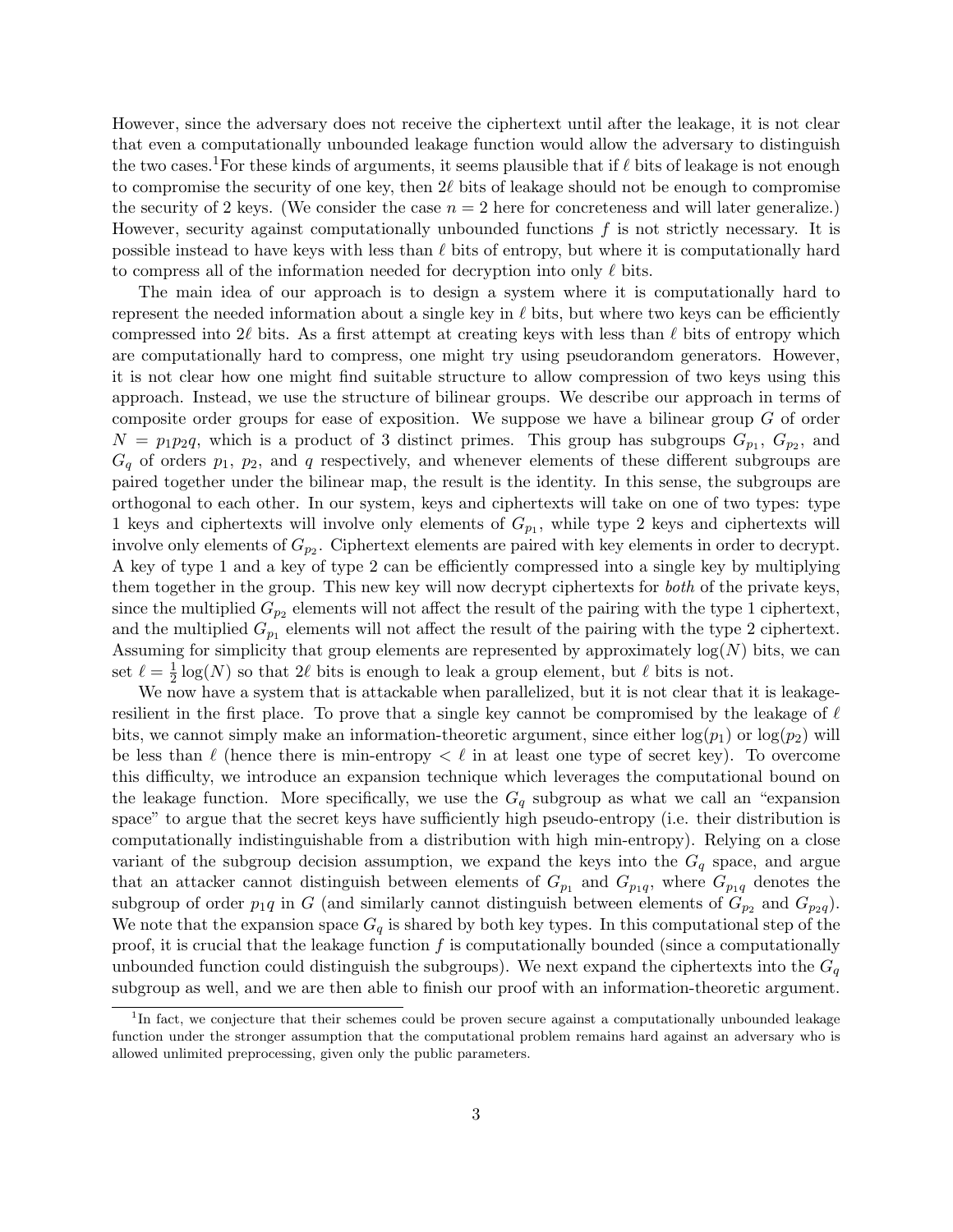**Prime Order Groups** We also provide a system following this framework in prime order bilinear groups, under the decisional linear assumption. Again, we expand keys into an expansion space to obtain sufficient entropy. As in our composite order system, we accomplish this expansion through a computational step, this time relying on the decisional linear assumption.

Extension to Signatures and Other Primitives While we state and prove our formal result in the context of public key encryption, our methodology is broader and can be applied to show negative results for parallel repetition in other contexts. A natural application is to parallel repetition for signature systems, where one realizes parallel repetition by signing the same message under n different signing keys.

We sketch how our technique can be extended to provide a counterexample to parallel repetition for signature schemes, using the framework developed by Katz and Vaikuntanathan [30]. Katz and Vaikuntanathan construct signature schemes such that each public key corresponds to exponentially many secret keys, and given a public key, secret key pair, it is hard to compute a different secret key corresponding to the same public key. They obtain this property by using a universal one-way hash function H with domain  $\{0,1\}^n$  and range  $\{0,1\}^{n^e}$ . The secret key of the signature scheme is an *n*-bit string x, and the public key is  $(y = H(x), pk, r)$ , where pk is a public key for a CPA-secure public key encryption scheme, and r is a common reference string for an unbounded simulationsound NIZK proof system [15, 41]. To sign a message m, the signer computes  $C = Enc(pk, m||x)$ , and also supplies a proof  $\pi$  that C is an encryption of  $m||x'$  for some x' such that  $H(x') = y$ . Note that for most choices of x,  $H(x)$  will have many pre-images and that finding two secret keys for the same public key here corresponds to finding a collision for  $H$ . To show leakage resilience, Katz and Vaikuntanathan prove that the secret key used by the signer has high min-entropy in the adversary's view, even after the adversary has observed signatures on its chosen messages. They then show how to use a forgery to compute a new secret key for the public key. When the leakage is bounded below the min-entropy of the secret key, this new secret key will not match the original with a non-negligible probability, which contradicts the hardness of finding a different secret key.

We define a similar signature scheme as follows. We use a bilinear group G of order  $N = p_1p_2q$ . Our keys will be either of type 1 or type 2. A type t secret key is a random element  $u \in G_{p_t}$ , and the corresponding public key is comprised of  $A = e(u, g_{p_t})$ ,  $pk$ , and r, where  $pk$  is a public key for a CPA-secure public key encryption scheme, and r is a common reference string for an unbounded simulation-sound NIZK proof system. To sign a message, the signer computes  $C = Enc(pk, m||u)$ , and also supplies a proof  $\pi$  that C is an encryption of  $m||u'$  for some u' such that  $e(u', g_{p_t}) = A$ . We note that there are many such  $u' \in G_{p_tq}$ , since the part of u' in the subgroup  $G_q$  is unconstrained. Also, finding such a  $u' \neq u$  violates the subgroup decision assumption, since it would allow us to produce an element  $u/u'$  of  $G_q$ . To prove leakage resilience of this scheme, we first apply our expansion technique to expand all private keys into  $G_q$ . We then employ the proof of [30]. To attack a parallel version of this system with two copies constructed from a common bilinear group G, we assume the first secret key,  $u_1$ , is type 1 and the second secret key,  $u_2$ , is type 2. We let the leakage function be  $f(u_1, u_2) = u_1 \cdot u_2$ . This value now serves as a secret key for either copy of the system, since  $G_{p_1}$  and  $G_{p_2}$  are orthogonal.

An alternate counterexample for signatures (due to Wichs [43]) is also discussed in Section 9.

Related Work Alwen et. al. [3] provide a counterexample to the security of parallel repetition in a more restricted setting where the public key setup is done by a single trusted authority holding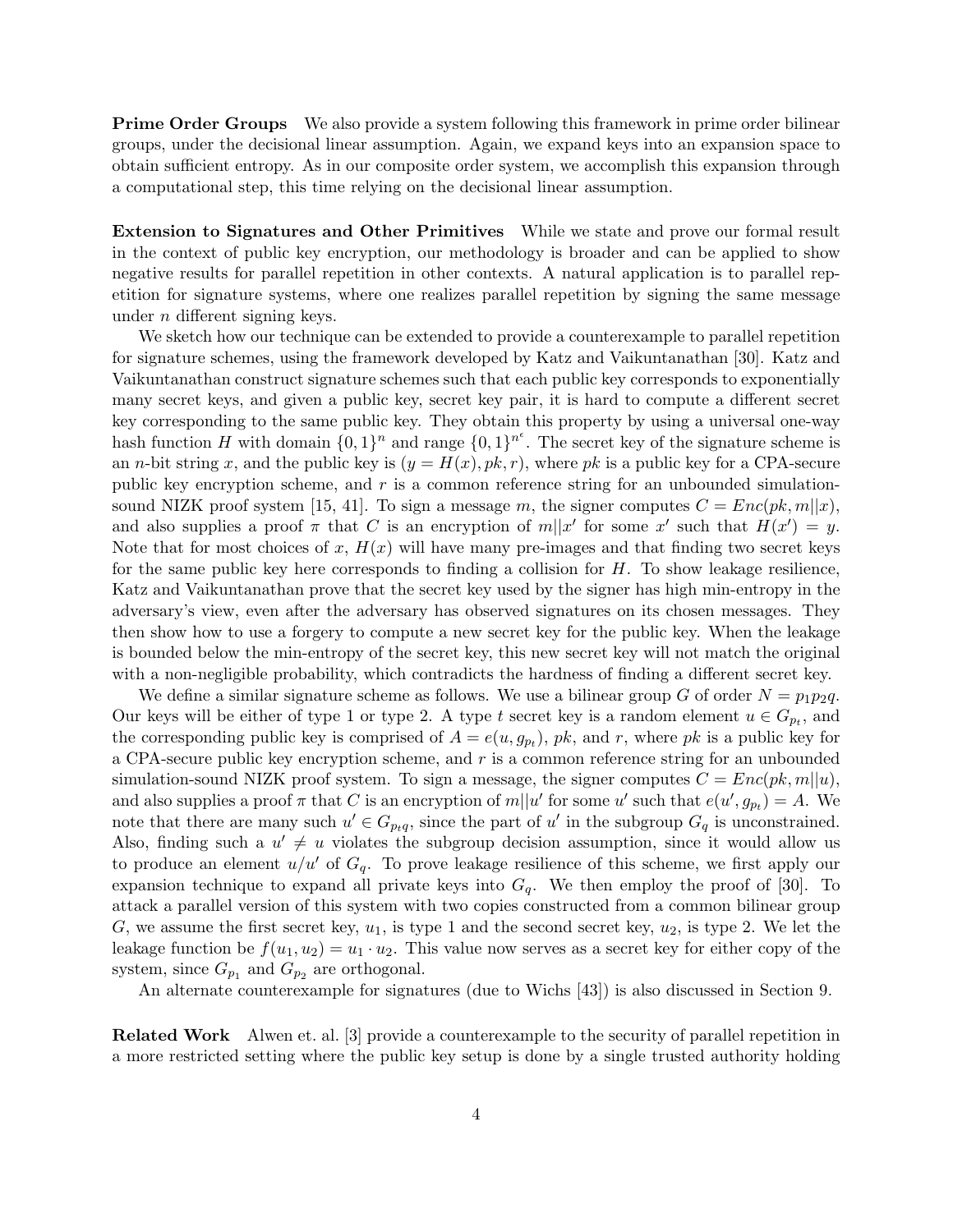a master secret key who additionally employs an n-out-of-n secret sharing scheme. In this system, leakage resilience cannot be amplified beyond the size of the master secret key. Such a setup occurs, for example, when an IBE scheme is employed. In contrast, our counterexample requires only that the n copies of the PKE scheme share the same underlying group.

Once our keys occupy the expansion space, the rest of our proof strategy is very similar to the machinery of hash proof systems (HPS), a primitive introduced by Cramer and Shoup [14] and used by Naor and Segev [34] to obtain leakage resilient PKE schemes.

More generally, various forms of leakage resilience have been studied in many previous works [42, 38, 30, 4, 12, 16, 20, 18, 29, 19, 34, 2, 3, 11, 17, 21, 28, 33, 39, 22]. Several models of leakage resilience have been proposed, differing primarily in the restrictions placed on the leakage functions and the internal state they are applied to. We discuss the key features and distinctions of these approaches below, organizing references according to their models.

Exposure-resilient cryptography [11, 18, 29] considered an adversary who could only learn a limited subset of the secret key bits, while [28] considered an adversary who could only learn the values on certain wires of the circuit implementing a computation. For models allowing arbitrary efficiently computable leakage functions  $f$ , one can choose to bound the amount of leakage totally (bounding the total leakage over the lifetime of the system) or locally (bounding the amount of leakage per usage, e.g. per signature generated by a leakage-resilient signature scheme). A local bound is only reasonable if the internal state is continually updated, and the amount of leakage between updates is bounded. (If the secret key is unchanging, and one can leak an arbitrary  $\ell$  bits of it many times, then an attacker will eventually learn the entire secret key.) A total bound is employed e.g. by  $[2, 30, 34, 4, 3]$ , while a local bound is employed e.g. by  $[22, 21, 39]$ .

There is also a distinction between models which allow the leakage function to depend only on the secret key and models where the leakage function can depend on additional internal state. For schemes where the secret key is the only internal state, the secret key is a natural choice for the input to the leakage functions. For signatures, for example, the signer may maintain additional state. Micali and Reyzin [33] introduce the assumption that "only computation leaks information". Under this assumption, one may define the input to the leakage function to be the portion of the internal state which is accessed on that particular invocation. This approach is employed by [22] for stateful signatures with a local leakage bound, for example.

A general approach to tolerating leakage that is less than the length of the secret key is to guarantee that the secret key will have sufficient min-entropy conditioned on the leakage. The works [30, 2, 4, 3, 21, 39], for example, fall into this framework. Another possibility is considered by [17], who present schemes that can tolerate leakage of arbitrary length if the secret key remains sufficiently difficult to compute from the leakage (in this case, it is possible the secret key is information-theoretically determined by the leakage). One difficulty with this approach is that it may be hard to decide if a particular collection of possible leakage functions satisfy this criterion.

## 2 Organization

In Section 3, we give the necessary background. In Section 4, we give our PKE system in composite order bilinear groups. In Section 5, we prove it is leakage-resilient up to  $\ell$  bits of leakage. In Section 6, we present an attack on the parallel version of our system with  $n\ell$  bits of leakage. In Section 7, we give our PKE system in prime order bilinear groups. In Section 8, we discuss instantiations of our system in specific groups. In Section 9, we discuss variations on our system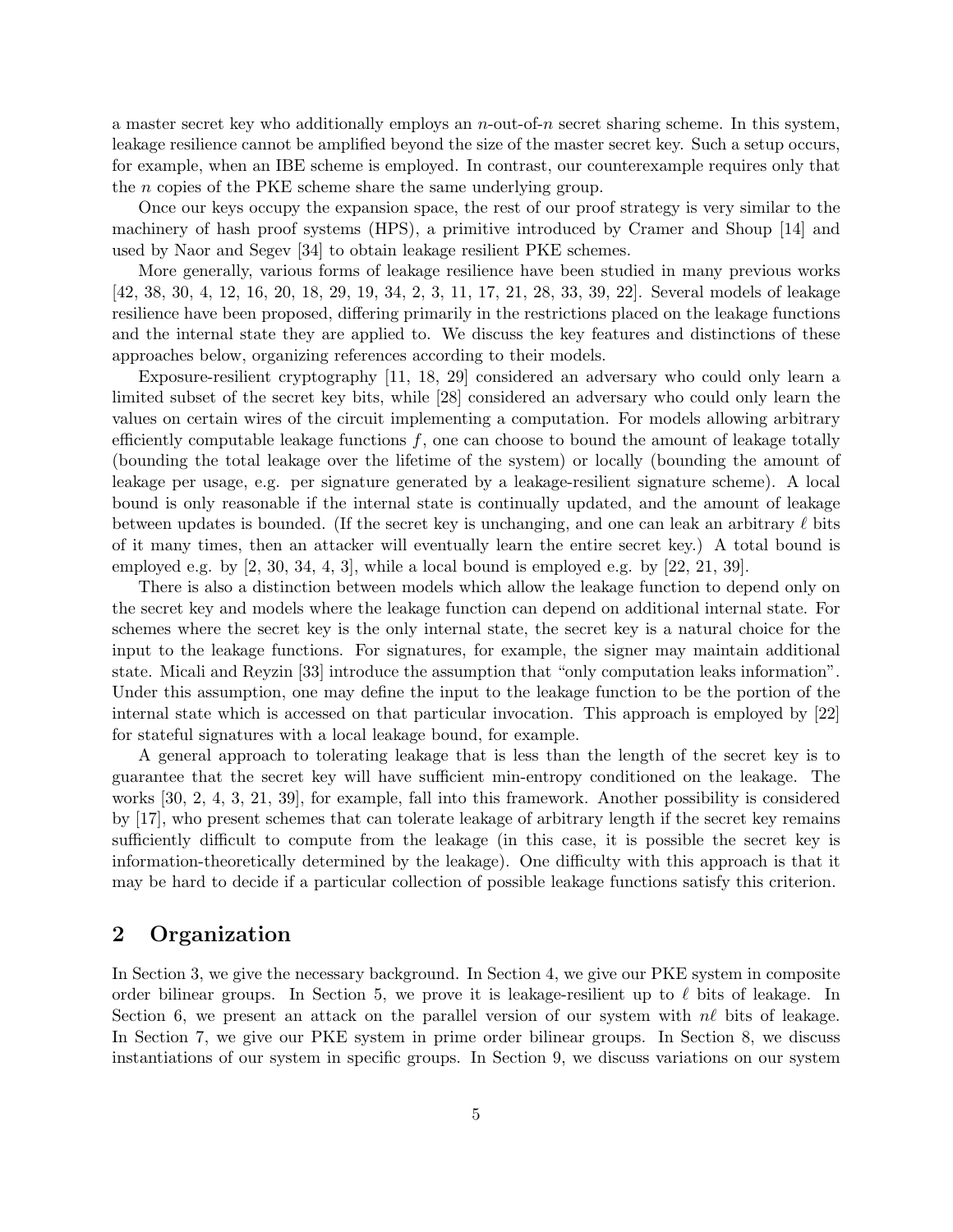and attack and an alternative counterexample for signatures. In Section 10, we discuss possible extensions of our work.

## 3 Background

#### 3.1 Leakage-resilient Public Key Encryption

We define IND-CPA leakage-resilient public key encryption schemes in terms of the following game between a challenger and an attacker. We let  $\lambda$  denote the security parameter,  $\ell$  denote the leakage parameter, and (KeyGen, Encrypt, Decrypt) denote the algorithms of the PKE scheme. (Typically,  $\ell$  is a function of  $\lambda$ .)

**Key Generation** The challenger computes  $(PK, SK) \leftarrow KeyGen(\lambda, \ell)$  and gives PK to the attacker.

**Leakage** The attacker chooses a function  $f: \{0,1\}^* \to \{0,1\}^{\ell}$  that can be computed in polynomial time and receives  $f(SK)$  from the challenger.

**Challenge** The attacker chooses two messages,  $M_0$  and  $M_1$ , and gives these to the challenger. The challenger chooses a uniformly random bit  $\beta \in \{0, 1\}$ , and gives the attacker  $CT \to \text{Energy}(M_{\beta}, PK)$ .

**Guess** The attacker outputs a bit  $\beta' \in \{0, 1\}.$ 

The attacker succeeds if  $\beta = \beta'$ . We define the advantage of an attacker A in this game to be  $Adv_{\mathcal{A}}(\lambda, \ell) := |Pr[\beta = \beta'] - \frac{1}{2}$  $\frac{1}{2}$ .

**Definition 3.1.** A public key encryption system (KeyGen, Encrypt, Decrypt) is  $\ell$ -leakage-resilient if all polynomial time attackers  $A$  have a negligible advantage in the above game.

### 3.2 Parallel Repetition

We now formally state the parallel repetition question introduced by [4, 3]. We let (KeyGen, Encrypt, Decrypt) denote the algorithms of a PKE scheme. For each positive integer  $n$ , we define a new scheme, (KeyGen<sub>n</sub>, Encrypt<sub>n</sub>, Decrypt<sub>n</sub>) as follows. KeyGen<sub>n</sub> calls KeyGen n times to produce n pairs of public and secret keys:  $(PK_1, SK_1), \ldots, (PK_n, SK_n)$ . The public key is  $\overline{PK}$  =  $(PK_1, \ldots, PK_n)$  and the secret key is  $\overline{SK} = (SK_1, \ldots, SK_n)$ . Encrypt<sub>n</sub> $(M, \overline{PK})$  first splits the message M into n shares  $M_1, \ldots, M_n$ , using an n-out-of-n secret-sharing scheme. It then produces the ciphertext as:  $\overline{CT} = ( \text{Energy}(M_1, PK_1), \dots, \text{Energy}(M_n, PK_n))$ .  $\text{Decrypt}_n(\overline{CT}, \overline{SK})$  calls Decrypt(Encrypt( $M_i, PK_i$ ),  $SK_i$ ) for each i to produce  $M_i$ , and then reconstructs the secret M from its shares.

**Question 3.2.** If (KeyGen, Encrypt, Decrypt) is  $\ell$ -leakage-resilient, then is (KeyGen<sub>n</sub>, Encrypt<sub>n</sub>,  $Decrypt_n)$  necessarily nl-leakage-resilient for each positive integer n?

Below, we answer this question in the negative, even for  $n\ell$  replaced by  $\Omega(n\ell)$ .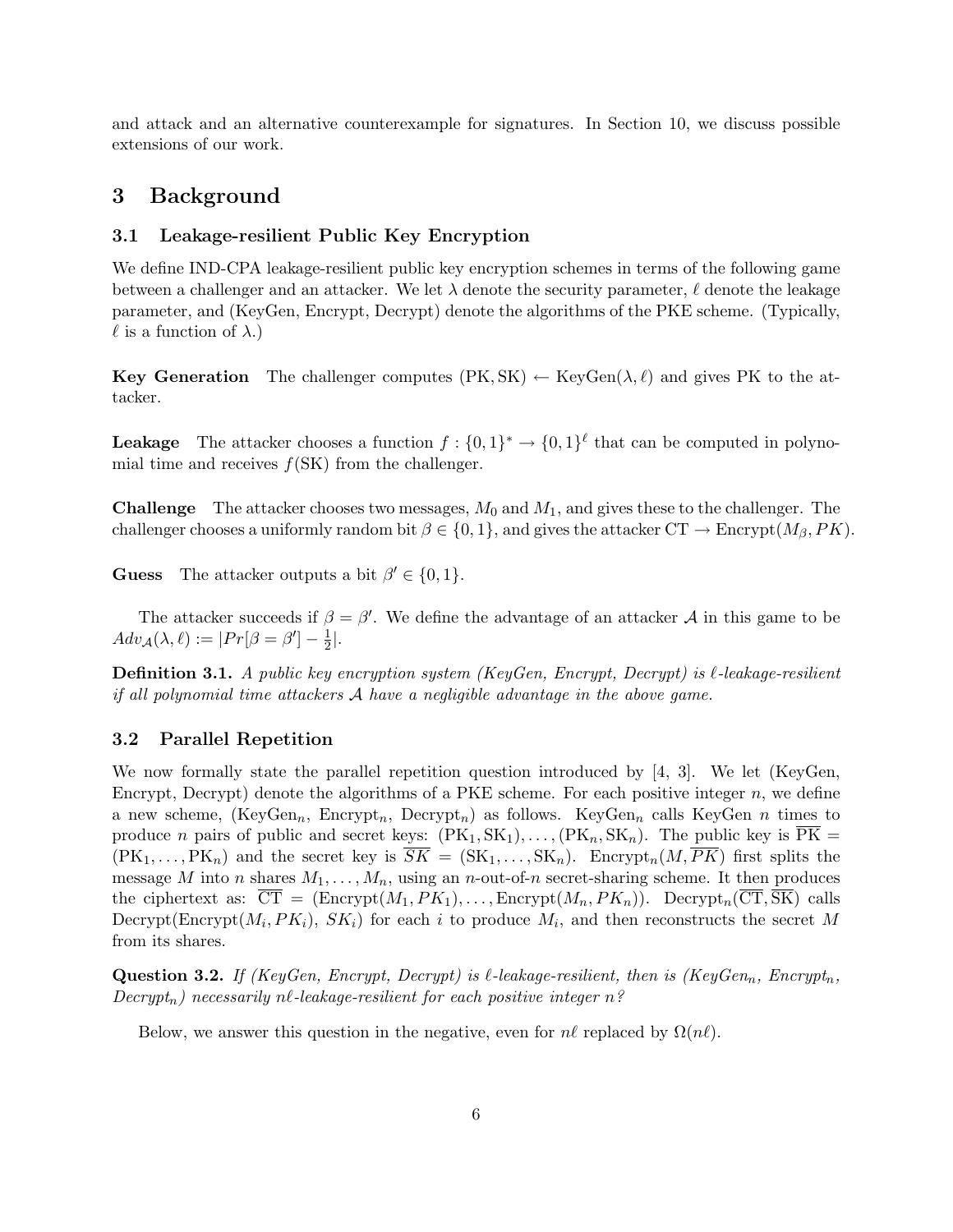#### 3.3 Bilinear Groups

We define bilinear groups by using a group generator  $G$ , an algorithm which takes a security parameter  $\lambda$  as input and outputs a description of a bilinear group G. For prime order bilinear groups, G outputs  $(p, G, G_T, e)$  where p is prime, G and  $G_T$  are cyclic groups of order p, and  $e: G^2 \to G_T$  is a map such that:

- 1. (Bilinear)  $\forall g, h \in G, a, b \in \mathbb{Z}_p, e(g^a, h^b) = e(g, h)^{ab}$
- 2. (Non-degenerate)  $\exists g \in G$  such that  $e(g, g)$  has order p in  $G_T$ .

We will also use composite order bilinear groups (first introduced in [10]), where  $G$  outputs (N =  $p_1p_2q$ ,  $G, G_T, e$  such that  $p_1, p_2, q$  are distinct primes, G and  $G_T$  are cyclic groups of order N, and  $e: G^2 \to G_T$  is a bilinear map.

We further require that the group operations in G and  $G_T$  as well as the bilinear map e are computable in polynomial time with respect to  $\lambda$ . Also, we assume the group descriptions of G and  $G_T$  include generators of the respective cyclic groups. For composite order groups, we let  $G_{p_1}$ ,  $G_{p_2}$ , and  $G_q$  denote the subgroups of order  $p_1, p_2$  and q in G respectively. We note that when two elements coming from different prime order subgroups are paired together under e, the result is the identity element in  $G_T$ . In this sense, the subgroups  $G_{p_1}, G_{p_2}$ , and  $G_q$  are orthogonal to each other.

#### 3.4 Complexity Assumptions

We will first present a version of our system in composite order bilinear groups and prove its security under the following assumption, which is a variant of the subgroup decision problem from [10].

In the assumption below, we let  $G_{p_1q}$  denote the subgroup of order  $p_1q$  in G.

**Subgroup Decision Assumption** Given a group generator  $\mathcal{G}$  for composite order bilinear groups, we define the following distribution:

$$
\mathbb{G} = (N = p_1 p_2 q, G, G_T, e) \xleftarrow{R} \mathcal{G},
$$

$$
g_{p_1}, Y_1 \xleftarrow{R} G_{p_1}, g_{p_2} \xleftarrow{R} G_{p_2}, Y_q \xleftarrow{R} G_q
$$

$$
P = (\mathbb{G}, g_{p_1}, g_{p_2}, Y_1 Y_q),
$$

$$
T_1 \xleftarrow{R} G_{p_1 q}, T_2 \xleftarrow{R} G_{p_1}.
$$

We define the advantage of an algorithm  $\mathcal A$  in breaking the subgroup decision assumption to be:

$$
AdvSD_{\mathcal{G},\mathcal{A}}(\lambda) := \big| Pr[\mathcal{A}(P,T_1) = 1] - Pr[\mathcal{A}(P,T_2) = 1] \big|.
$$

**Definition 3.3.** We say that G satisfies the subgroup decision assumption if  $AdvSG_{G,\mathcal{A}}(\lambda)$  is a negligible function of  $\lambda$  for any polynomial time algorithm A.

We also provide a translation of our system into prime order groups, where security is proven from the decisional linear assumption.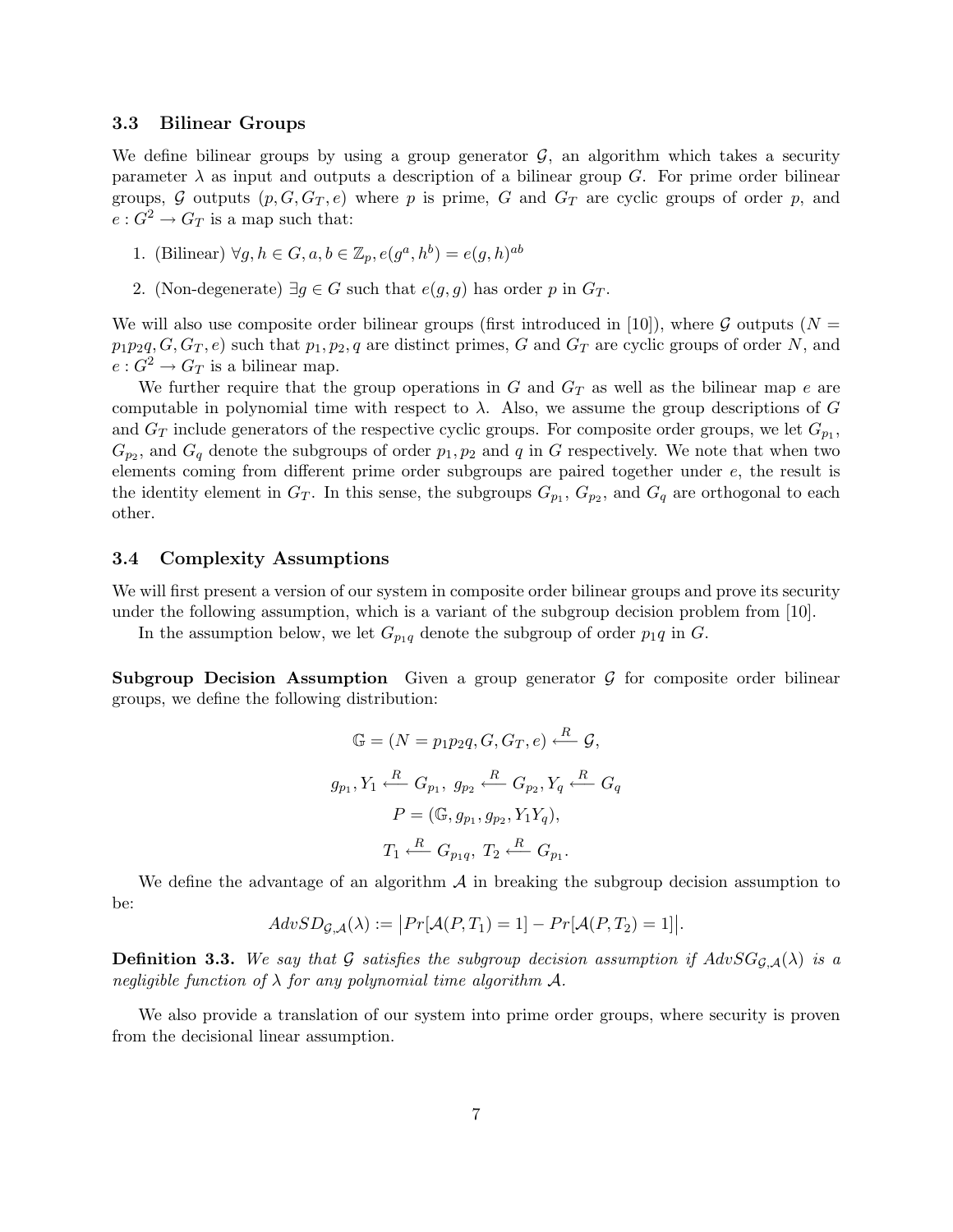**Decisional Linear Assumption** Given a group generator  $\mathcal G$  for prime order bilinear groups, we define the following distribution:

$$
\mathbb{G} = (p, G, G_T, e) \xleftarrow{R} \mathcal{G},
$$
  
\n
$$
g_0, g_1, g_2 \xleftarrow{R} G, r_1, r_2 \xleftarrow{R} \mathbb{Z}_p,
$$
  
\n
$$
D = (\mathbb{G}, g_0, g_1, g_2, g_1^{r_1}, g_2^{r_2}),
$$
  
\n
$$
T_1 = g_0^{r_1 + r_2}, T_2 \xleftarrow{R} G.
$$

We define the advantage of an algorithm  $A$  in breaking the decisional linear assumption to be:

$$
AdvDLin_{\mathcal{G},\mathcal{A}}(\lambda) := |Pr[\mathcal{A}(D,T_1) = 1] - Pr[\mathcal{A}(D,T_2) = 1]|.
$$

**Definition 3.4.** We say that G satisfies the decisional linear assumption if  $AdvDLin_{G,A}(\lambda)$  is a negligible function of  $\lambda$  for any polynomial time algorithm A.

#### 3.5 Min-Entropy and Extractors

For a random variable (or distribution) X taking values in a finite set, we define the  $min\text{-}entropy$ of  $X$  to be:

$$
H_{\infty}(X) := -\log(\max_{x} Pr[X = x]).
$$

We define the min-entropy of  $X$  conditioned on an event  $E$  to be:

$$
H_{\infty}(X|E) := -\log(\max_{x} Pr[X = x|E]).
$$

We define the statistical distance between two distributions  $X_1$  and  $X_2$  taking values in the same finite set to be:

$$
\frac{1}{2}\sum_{x}|Pr[X_1 = x] - Pr[X_2 = x]|.
$$

If the statistical distance between  $X_1$  and  $X_2$  is at most  $\epsilon$ , we write  $X_1 \approx_{\epsilon} X_2$ .

**Definition 3.5.** A function  $E: \{0,1\}^S \times \{0,1\}^d \rightarrow \{0,1\}^m$  is called a strong  $(k, \epsilon)$ -extractor if for any distribution X on  $\{0,1\}^S$  with min-entropy  $\geq k$ , the distribution  $(E(X, D), D)$  (where D is uniformly distributed over  $\{0,1\}^d$  is within statistical distance  $\epsilon$  from the uniform distribution of  $\{0,1\}^m \times \{0,1\}^d$ .

The existence of extractors sufficient for our purposes is established in the following lemma from [36]:

**Lemma 3.6.** [36] For any parameters  $\delta = \delta(S)$  and  $\epsilon = \epsilon(S)$  with  $\frac{1}{S} \le \delta \le \frac{1}{2}$  $\frac{1}{2}$  and  $2^{-\delta S} \leq \epsilon \leq \frac{1}{S}$  $\frac{1}{S}$ , there exists a polynomial-time computable strong  $(\delta S, \epsilon)$ -extractor

$$
E: \{0,1\}^{S} \times \{0,1\}^{d} \to \{0,1\}^{m},
$$

where  $d = O(\log \epsilon^{-1} \log^2 S \log \delta^{-1}/\delta)$ , and  $m = \Omega(\delta^2 S / \log \delta^{-1})$ .

We will also need the following lemma about min-entropy [30]. (This lemma is standard, but we include its short proof for completeness.)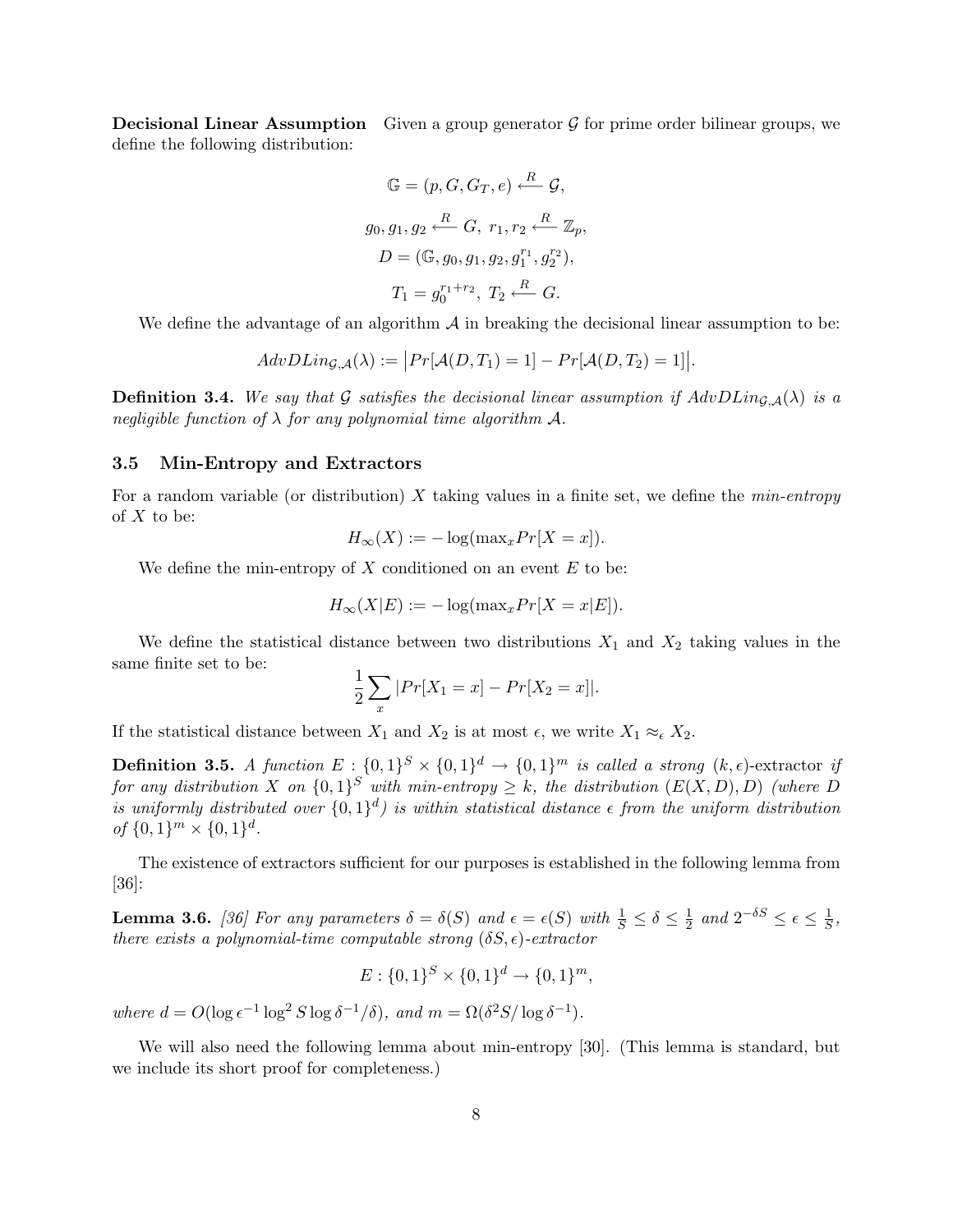**Lemma 3.7.** Let X be a random variable with min-entropy h and let f be an arbitrary function with range  $\{0,1\}^{\ell}$ . For any  $\tau \in [0, h-\ell]$ , we define the set

$$
V_{\tau} := \{ v \in \{0,1\}^{\ell} \mid H_{\infty}(X \mid v = f(X)) \le h - \ell - \tau \}.
$$

Then:

$$
Pr[f(X) \in V_{\tau}] \leq 2^{-\tau}.
$$

*Proof.* We note that for any x in the range of X and  $v = f(x)$ , we have:

$$
Pr[X = x] = Pr[X = x | v = f(X)] Pr[v = f(X)].
$$

(This follows from the definition of conditional probability and the fact that  $f$  is deterministic.) If  $v \in V_{\tau}$ , this yields:

$$
Pr[v = f(X)] \le 2^{-h}2^{h-\ell-\tau} = 2^{-\ell-\tau}.
$$

Since  $f(X)$  can only take on  $2^{\ell}$  values, we may conclude that  $Pr[f(X) \in V_{\tau}] \leq 2^{-\tau}$ .  $\Box$ 

## 4 Construction for Composite Order Groups

Our PKE system for composite order groups consists of four algorithms, (Setup, KeyGen, Encrypt, Decrypt). We assume the messages to be encrypted are elements of  $\{0,1\}^m$ . We build our system in a bilinear group whose order is a product of three primes,  $N = p_1 p_2 q$ , and prove its security for leakage parameter  $\ell$  (sufficiently smaller than  $log(q)$ ) based on the subgroup decision assumption. We will state the precise conditions on  $\ell$  that are needed in the following section. The main idea is that secret keys in the system will have less than  $\ell$  bits of entropy, but since the leakage function is constrained to be computationally efficient, it cannot be used to break the system with only  $\ell$ bits of leakage. More specifically, the secret key and ciphertext will be in subgroup  $G_{p_1}$  (or  $G_{p_2}$ ) in the real system, but the subgroup decision assumption allows us to expand them to be in  $G_{p_1q}$ (or  $G_{p_2q}$ ), and now we have min-entropy greater than  $\ell$ . However, if we make two copies of our system with a common setup phase, leakage of  $2\ell$  bits will allow us to leak a complete element of the group  $G$ , and we can obtain a "compressed" secret key that can decrypt for both copies of the system at once. The details of this will be given Section 6.

**Setup**( $\lambda$ )  $\rightarrow$  PP The setup algorithm takes in the security parameter  $\lambda$ , and chooses distinct, sufficiently large primes  $p_1, p_2, q$  (it will choose q to be much larger  $p_1, p_2$  - we will discuss this more precisely later). It chooses a bilinear group G of order  $N = p_1p_2q$ , along with generators  $g_{p_1}, g_{p_2}$  of the subgroups  $G_{p_1}$  and  $G_{p_2}$  respectively. (We let  $G_{p_1}$  denote the subgroup of G of order  $p_1$ , and  $G_{p_2}$  denote the subgroup of G of order  $p_2$ .) We let  $S(G)$  denote the number of bits used to represent an element of  $G$ , and  $S(G_T)$  denote the number of bits used to represent an element of  $G_T$ . It also chooses a uniformly random seed  $D \in \{0,1\}^d$  for a  $(k, \epsilon)$ -extractor  $E: \{0,1\}^{S(G_T)} \times \{0,1\}^d \to \{0,1\}^m$ , where m is the bit length of the messages. We assume the parameters  $k, \epsilon, m$  are chosen so that  $\epsilon$  is negligible with respect to the security parameter  $\lambda$ , and k is significantly smaller than  $log(q)$ . It outputs the public parameters:

$$
PP := \{ N, G, g_{p_1}, g_{p_2}, E, D \}.
$$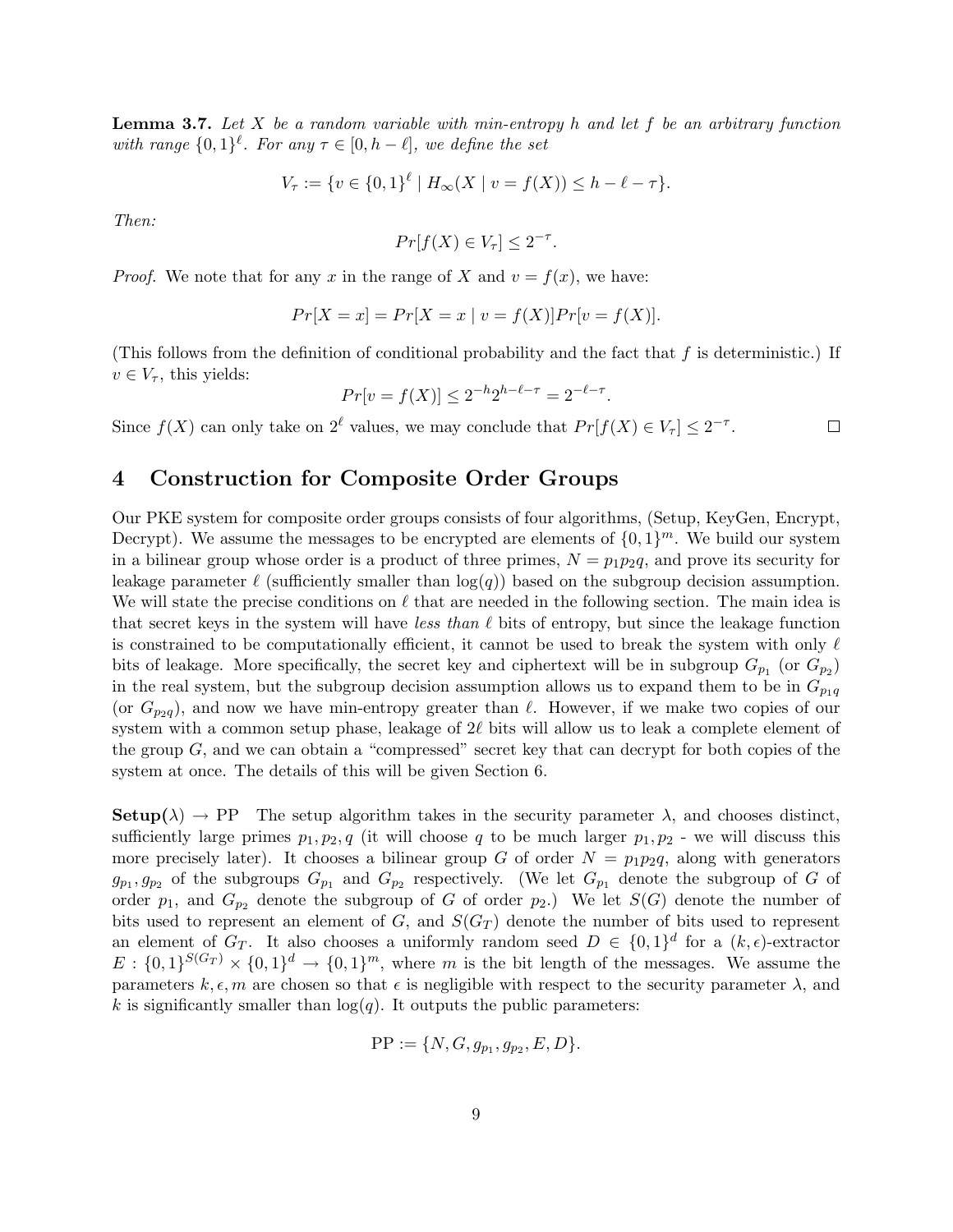$KeyGen(PP) \rightarrow (PK, SK)$  The key generation algorithm produces two types of keys: type 1 and type 2. It chooses a type  $t \in \{1,2\}$  randomly, and then chooses a random  $u \in G_{p_t}$ . It sets  $A = e(u, g_{p_t})$ . The public key is  $PK = (t, A)$ , and the secret key is  $SK = u$ .

**Encrypt**(PP, PK,  $M$ )  $\rightarrow$  CT The encryption algorithm takes in the public parameters PP, a public key PK, and a message  $M \in \{0,1\}^m$ . It chooses a random  $s \in \mathbb{Z}_N$  and computes  $C_1 = g_{pt}^s$ (where t is the type of the public key PK) and  $C_2 = E(A^s, D) \oplus M$ . It outputs the ciphertext  $CT = (C_1, C_2).$ 

 $\textbf{Decrypt}(CT, SK) \rightarrow M$  The decryption algorithm computes:

$$
E(e(C_1, SK), D) \oplus C_2 = M.
$$

# 5 Leakage Resilience of our PKE system in Composite Order Groups

We will prove our system is  $\ell$ -leakage-resilient for  $\ell \leq \log(q) - k - \tau$  (where  $\lambda$  is our security parameter, k is the min-entropy required by our extractor E, and  $\tau$  is a parameter chosen so that  $2^{-\tau}$  is negligible in  $\lambda$ ). We note that an attacker A who has a non-negligible advantage against the scheme must have a non-negligible advantage against type 1 or type 2 keys. Since we treat  $p_1$  and  $p_2$ symmetrically, we can assume without loss of generality that such an adversary has a non-negligible advantage against type 1 keys. Therefore, it suffices to prove security considering only type 1 keys (the proof for type 2 keys is exactly the same, with the roles of  $p_1$  and  $p_2$  interchanged). Our proof will proceed by a hybrid argument over the following sequence of games:

**Game**<sub>0</sub>: The real security game. Here the private key SK is a random group element in  $\mathbb{G}_{p_1}$ .

**Game**<sub>1</sub>: The private key SK is chosen as a random element in  $\mathbb{G}_{p_1q}$ .

- **Game**<sub>2</sub>: The challenge CT is generated by choosing a random  $C_1 \in \mathbb{G}_{p_1}$  and setting  $C_2 =$  $E(e(SK, C_1), D) \oplus M_\beta$ . (SK is generated as in Game 1.)
- **Game**<sub>3</sub>: The challenge CT is generated by choosing a random  $C_1 \in \mathbb{G}_{p_1q}$  and setting  $C_2 =$  $E(e(SK, C_1), D) \oplus M_\beta$ . (SK is generated as in Game 1.)
- **Game**<sub>4</sub>: The challenge CT is generated by choosing a random  $C_1 \in \mathbb{G}_{p_1q}$  and setting  $C_2$  as a uniformly random string.

To transition from  $Game_0$  to  $Game_1$ , we employ our expansion technique: private keys are expanded into the  $G_q$  space, and an adversary cannot notice this without violating the subgroup decision assumption. The transition to  $Game<sub>2</sub>$  is made easily, since it is identically distributed to Game<sub>1</sub>. To transition from Game<sub>2</sub> to Game<sub>3</sub>, we again employ our expansion technique, this time expanding the ciphertext into the  $G_q$  space. We note that  $e(SK, C_1)$  now involves a term from the  $G_q$  subgroup, and this term provides sufficient min-entropy to transition to Game<sub>4</sub> via an information-theoretic argument. The attacker has advantage  $0$  in  $Game_4$ , since the ciphertext is independent of the bit  $\beta$ . We prove these games are indistinguishable in the following lemmas.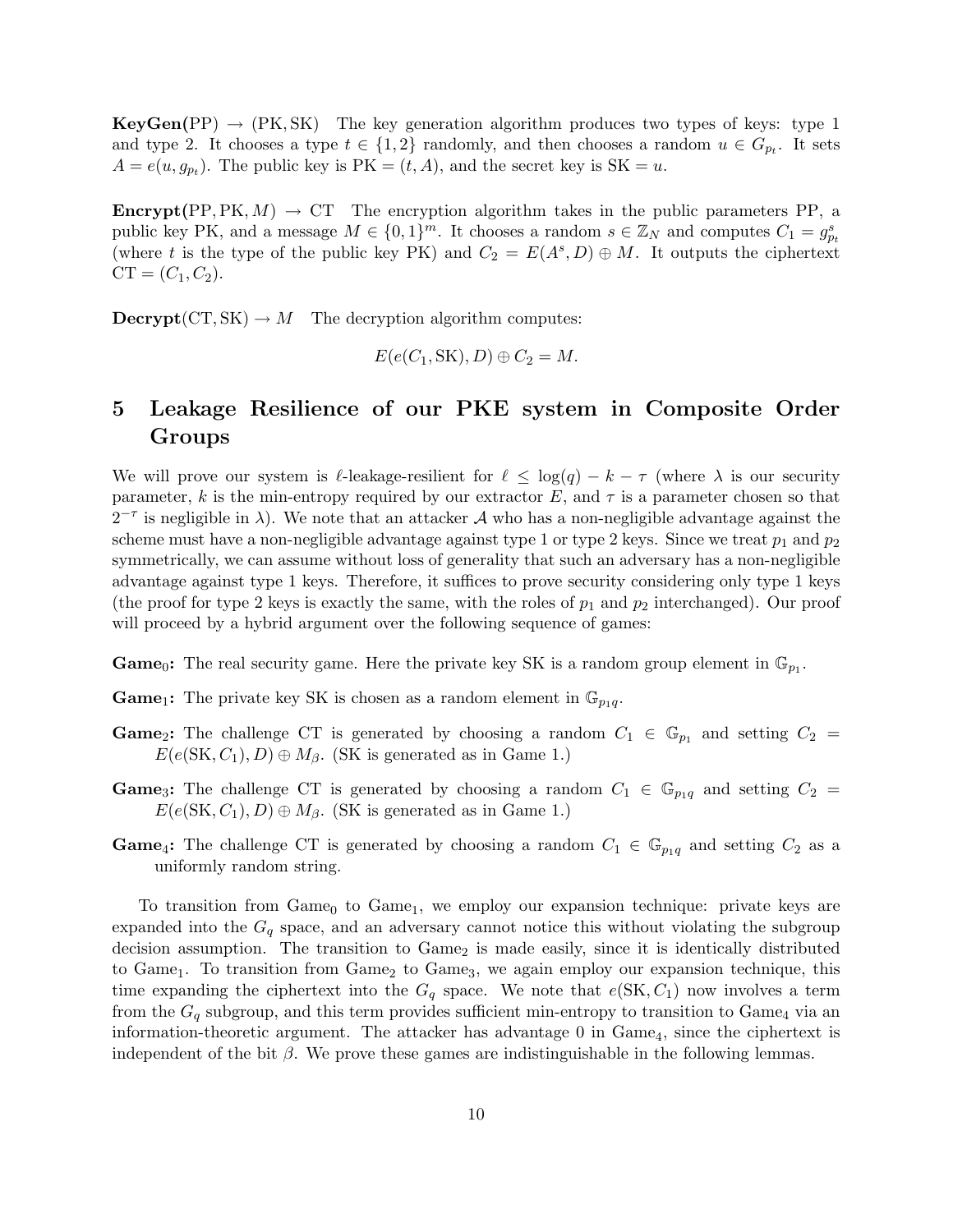**Lemma 5.1.** Suppose there exists a polynomial time algorithm A such that  $Game_0Adv_{\mathcal{A}}-Game_1Adv_{\mathcal{A}} =$ δ. Then we can build a polynomial time algorithm B with advantage δ in breaking the subgroup decision assumption.

*Proof.* B receives  $N, G, g_{p_1}, g_{p_2}, Y_1Y_q, T$ . It chooses a uniformly random seed  $D \in \{0,1\}^d$  and a  $(k, \epsilon)$ -extractor  $E: \{0,1\}^{S(G_T)} \times \{0,1\}^d \rightarrow \{0,1\}^m$ . It sets the public parameters as

$$
PP := \{N, G, g_{p_1}, g_{p_2}, E, D\}
$$

and gives these to A. Next, it sets  $u = T$ , i.e.  $SK = T$ , and  $PK = (1, A = e(u, g_{p_1}))$ . It gives PK to A. When A chooses the leakage function, B computes  $f(T)$  and sends this to A. A then sends B two messages,  $M_0$  and  $M_1$ . B chooses a random bit  $\beta$  and a random  $s \in \mathbb{Z}_N$ . It sets  $C_1 = g_{p_1}^s$ and  $C_2 = E(A^s, D) \oplus M_\beta$ . It gives A the ciphertext CT =  $(C_1, C_2)$ .

If  $T \in G_{p_1}$ , then  $\mathcal{B}$  has properly simulated Game<sub>0</sub>. If  $T \in G_{p_1q}$ , then  $\mathcal{B}$  has properly simulated Game<sub>1</sub>. Thus,  $\beta$  can use the output of  $\mathcal A$  to achieve advantage  $\delta$  in breaking the subgroup decision assumption.  $\Box$ 

**Lemma 5.2.** For any algorithm A,  $Game_1Adv_A = Game_2Adv_A$ .

*Proof.* This simply follows from the fact that  $Game_1$  and  $Game_2$  are identically distributed (note that the additional component of  $G_q$  now included in SK will not effect the value of  $e(SK, C_1)$ , since  $C_1 \in G_{p_1}$ , and  $G_{p_1}$  and  $G_q$  are orthogonal under the pairing e).  $\Box$ 

**Lemma 5.3.** Suppose there exists a polynomial time algorithm A such that  $Game_2Adv_{\mathcal{A}}-Game_3Adv_{\mathcal{A}}=$ δ. Then we can build a polynomial time algorithm B with advantage δ in breaking the subgroup decision assumption.

*Proof.* B receives  $N, G, g_{p_1}, g_{p_2}, Y_1Y_q, T$ . It chooses a uniformly random seed  $D \in \{0,1\}^d$  and a  $(k, \epsilon)$ -extractor  $E: \{0,1\}^{S(G_T)} \times \{0,1\}^d \rightarrow \{0,1\}^m$ . It sets the public parameters as

$$
PP := \{ N, G, g_{p_1}, g_{p_2}, E, D \}
$$

and gives these to A. It sets  $u = Y_1 Y_q$ , i.e.  $SK = Y_1 Y_q$ , and  $PK = (1, e(u, g_{p_1}))$ , and gives PK to A. When A chooses the leakage function, B computes  $f(u)$  and sends this to A. A then sends B two messages,  $M_0$  and  $M_1$ . B chooses a random bit  $\beta$  and a random  $s' \in \mathbb{Z}_N$ . It sets  $C_1 = T^{s'}$  and  $C_2 = E(e(SK, C_1), D) \oplus M_\beta$ . It gives  $CT = (C_1, C_2)$  to A.

If  $T \in G_{p_1}$ , then  $\mathcal{B}$  has properly simulated Game<sub>2</sub>. If  $T \in G_{p_1q}$ , then  $\mathcal{B}$  has properly simulated Game<sub>3</sub>. Thus,  $\beta$  can use the output of  $\mathcal A$  to achieve advantage  $\delta$  in breaking the subgroup decision assumption.  $\Box$ 

#### **Lemma 5.4.** For any polynomial time algorithm A,  $Game_3Adv_A - Game_4Adv_A$  is negligible.

*Proof.* We prove that with all but negligible probability, the distributions of Game<sub>3</sub> and Game<sub>4</sub> are negligibly close in A's view. In Game<sub>3</sub>, the value u can be written as  $u = u_1u_q$ , where  $u_1 \in G_{p_1}$ and  $u_q \in G_q$ . By the orthogonality of  $G_{p_1}$  and  $G_q$ , the public key element  $e(u, g_{p_1})$  only contains information about  $u_1$ , and reveals no information about  $u_q$ , which is distributed as a random element of  $G_q$ . Thus, even conditioned on PK and  $C_1$ , the value  $e(SK, C_1)$  has min-entropy  $log(q)$ from the attacker's perspective.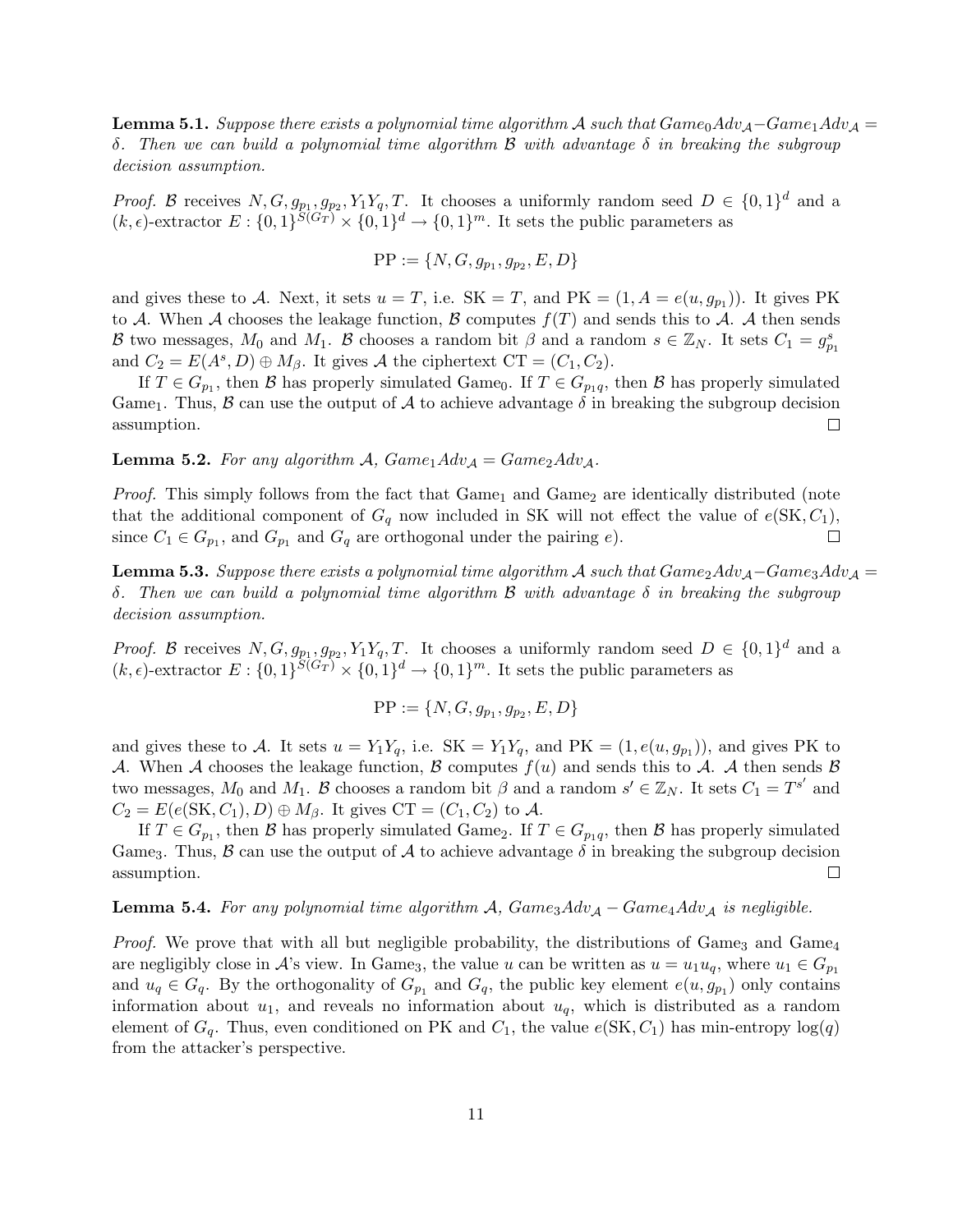Since the attacker also receives  $f(u)$  for the leakage function f with range  $\{0,1\}^{\ell}$ , we invoke Lemma 3.7 to assert that with probability  $\geq 1 - 2^{-\tau}$ ,  $e(SK, C_1)$  will still have min-entropy  $\geq k$  as long as  $\log(q)-\ell-\tau \geq k$ , i.e.  $\ell \leq \log(q)-k-\tau$ . Therefore, when  $\ell \leq \log(q)-k-\tau$ ,  $E(e(\text{SK}, C_1), D)$ has statistical distance at most  $\epsilon$  from a uniformly random string of length m with all but negligible probability. Since  $\epsilon$  and  $2^{-\tau}$  are chosen to be negligible in the security parameter  $\lambda$ , we have that  $Game_3Adv_{\mathcal{A}} - Game_4Adv_{\mathcal{A}}$  is negligible as well. (We note here that it is crucial for the adversary to choose the leakage function before seeing the ciphertext. Otherwise, the leakage function f could change when we replace  $E(e(\text{SK}, C_1), D)$  with a random string of length m, and we would not be able to argue the indistinguishability of the games.)  $\Box$ 

This completes our proof of the following theorem:

**Theorem 5.5.** For  $\ell \leq \log(q) - k - \tau$ , our PKE system is  $\ell$ -leakage-resilient.

# 6 Attack on the Parallel System for  $n > 1$  with Leakage  $n\ell$

We first describe our attack for  $n = 2$  when  $2\ell$  bits of leakage is sufficient to return a whole group element. We then generalize the attack to higher values of n. We recall that  $S(G)$  denotes the number of bits representing an element of  $G$ , and we will discuss the value of  $S(G)$  for particular groups in Section 8.

## **6.1** Attack for  $n = 2$  when  $2\ell \geq S(G)$

We define the system (Setup, KeyGen<sub>2</sub>, Encrypt<sub>2</sub>, Decrypt<sub>2</sub>) as before, except we additionally assume that the two copies of the system are generated by a common setup phase, so the public parameters are shared. In other words, Setup is called only once, and outputs a single set of public parameters PP. KeyGen<sub>2</sub> then calls KeyGen twice on the *same* public parameters PP to generate two keys,  $(\text{PK}_1, \text{SK}_1)$  and  $(\text{PK}_2, \text{SK}_2)$ . Encrypt<sub>2</sub> splits the message M into two shares  $M_1$  and  $M_2$ . It encrypts the first share by calling Encrypt( $\text{PK}_1, M_1$ ) and encrypts the second share by calling Encrypt( $PK_2, M_2$ ). Decrypt<sub>2</sub> calls Decrypt on the first encrypted share with  $SK_1$  to obtain the share  $M_1$ , and calls Decrypt on the second encrypted share with  $SK_2$  to obtain  $M_2$ . It then reconstructs M from its shares.

The attacker receives the public parameters,  $PP$ , and two public keys,  $PK_1$  and  $PK_2$ . If the two public keys are of the same type, the attacker aborts (this occurs with probability  $\frac{1}{2}$ ) and guesses  $\beta'$  randomly. Otherwise, we assume PK<sub>1</sub> is of type 1 and PK<sub>2</sub> is of type 2. The attacker chooses the leakage function

$$
f(SK_1, SK_2) = SK_1 \cdot SK_2,
$$

which is permitted as long as  $2\ell \geq S(G)$  (recall that  $S(G)$  denotes the number of bits used to represent an element of the group G). Assuming this holds, the attacker receives the value  $SK_1 \cdot SK_2$ , and can use this to decrypt *both* ciphertexts. For example, to decrypt the ciphertext  $(C_1, C_2)$  for  $PK<sub>1</sub>$ , the attacker computes:

$$
E(e(C_1, SK_1 \cdot SK_2), D) \oplus C_2 = E(e(C_1, SK_1), D) \oplus C_2,
$$

since  $C_1 \in G_{p_1}$  and  $SK_2 \in G_{p_2}$ . This yields the first message share, and the second message share is obtained similarly, since the first ciphertext value for  $PK<sub>2</sub>$  will be orthogonal to  $SK<sub>1</sub>$ . Hence, the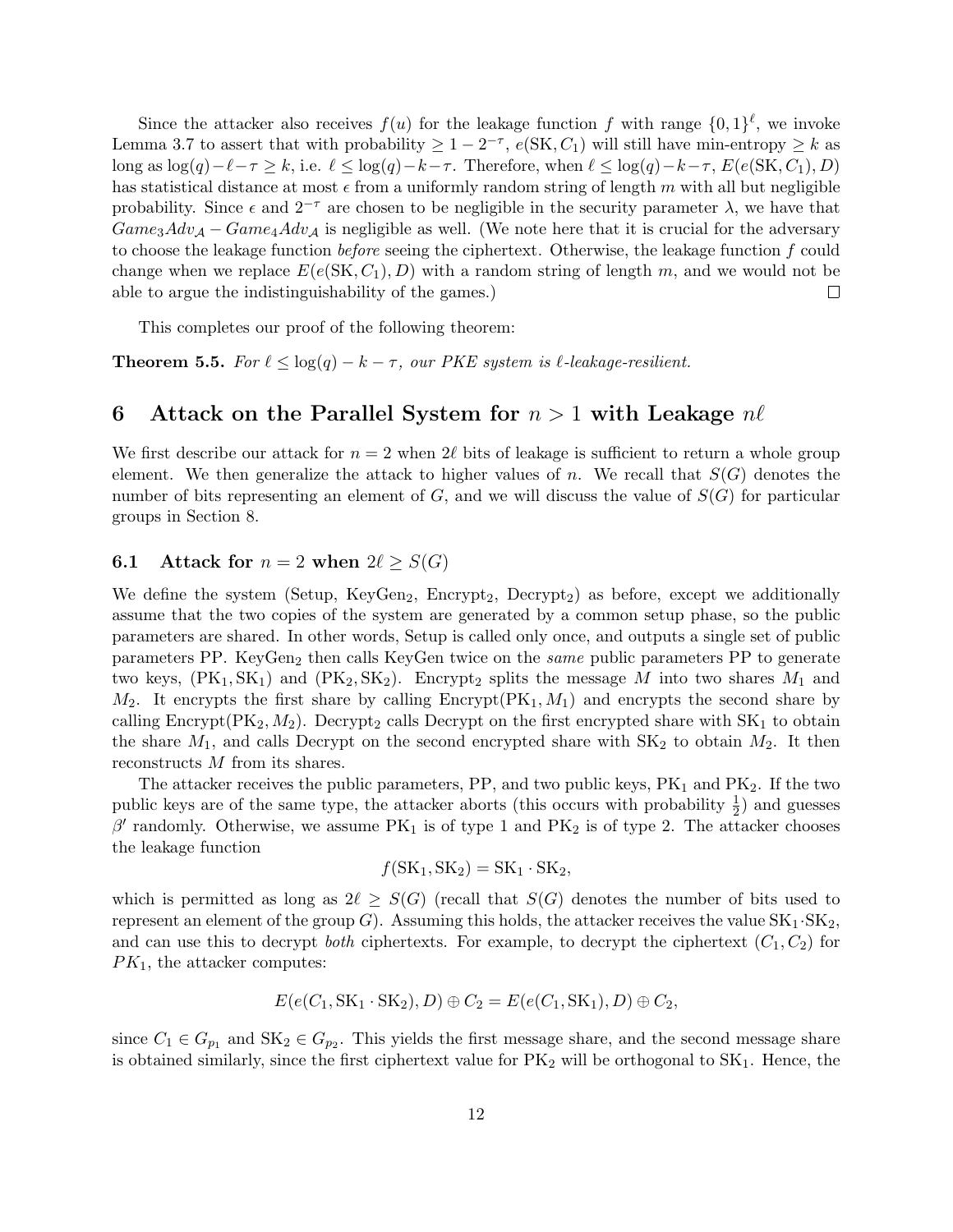attacker can reconstruct the encrypted message and succeed with probability 1 when the keys are of different types. This gives the attacker an overall advantage of  $\frac{1}{4}$ .

When  $S(G) \leq 2(\log(q)-k-\tau)$ , we can choose a single value of  $\ell$  such that  $\ell \leq \log(q)-k-\tau$  and  $2\ell \geq S(G)$ . This will yield a PKE system (Setup, KeyGen, Encrypt, Decrypt) that is  $\ell$ -leakageresilient, but (Setup, KeyGen<sub>2</sub>, Encrypt<sub>2</sub>, Decrypt<sub>2</sub>) is not  $2\ell$ -leakage-resilient. We note that we will choose q to be significantly larger than  $p_1$  and  $p_2$  in order to satisfy  $S(G) \leq 2(\log(q) - k - \tau)$ for groups G of order  $N = p_1p_2q$ .

#### 6.2 General Values of  $n$

We now consider attacking the more general case, where we have  $n$  public and secret key pairs, with a common setup phase. On average, the attacker can expect that close to half of the  $n$  keys will be of type 1 and the others will be of type 2. More specifically, a Chernoff bound implies that for any positive constant c, there will be at least  $\frac{n}{2} - c\sqrt{n}$  keys of each type with probability  $\geq 1 - 2e^{-2c^2}$ .

When this distribution of keys occurs, the attacker can organize the keys into at least  $\frac{n}{2} - c\sqrt{n}$ pairs of keys and at most  $2c\sqrt{n}$  individual keys, where each pair of keys contains one key of type 1 and one key of type 2. The attacker then defines the leakage function so that it reveals the product of each pair of secret keys and all of the remaining unpaired secret keys. This requires  $(\frac{n}{2} - c\sqrt{n})S(G) + 2c\sqrt{n}S(G) = S(G)(\frac{n}{2} + c\sqrt{n})$  bits of leakage. We note that the attacker can now decrypt messages encrypted under *any* of the *n* public keys.

As long as

$$
n\ell \ge S(G)\left(\frac{n}{2} + c\sqrt{n}\right) \Leftrightarrow \ell \ge S(G)\left(\frac{1}{2} + \frac{c}{\sqrt{n}}\right)
$$

holds, this is a valid attack with  $n\ell$  bits of leakage that succeeds with probability  $\geq 1 - 2e^{-2c^2}$ .

We recall that  $\ell \leq \log(q) - k - \tau$  is required for our proof that a single copy of our system is leakage-resilient. For this condition and the attack condition  $\ell \geq S(G)(\frac{1}{2} + \frac{c}{\sqrt{n}})$  to hold simultaneously for some value of  $\ell$ , it suffices to have a group G such that:

$$
S(G) \le \frac{2}{1 + \frac{2c}{\sqrt{n}}} (\log(q) - k - \tau).
$$

Improving the Compression Factor We have thus far described a system with two key types and a corresponding attack where two keys of different types can essentially be "compressed" into one key of the same size. This will work well for leakage  $n\ell$  when  $S(G) < 2\log(N)$  and q is chosen to be sufficiently large with respect to  $p_1$  and  $p_2$ . To adapt our attack to work with leakage  $\gamma \ell n$  for any fixed constant  $\gamma > 0$  or for groups where  $S(G)$  may be larger than  $2 \log(N)$ , we can improve the compression factor by allowing  $T > 2$  key types, where T keys of distinct types can be compressed into one key (assuming  $n \geq T$ ). We discuss this more in Section 9.

## 7 Realizing our Construction in Prime Order Groups

We now describe a realization of our system in prime order groups, and prove it is  $\ell$ -leakage-resilient from the decisional linear assumption. The main idea of our construction is unchanged: we begin with keys that have less than  $\ell$  bits of entropy, and we use the decisional linear assumption to expand them into a larger space, where they will have entropy much greater than  $\ell$ .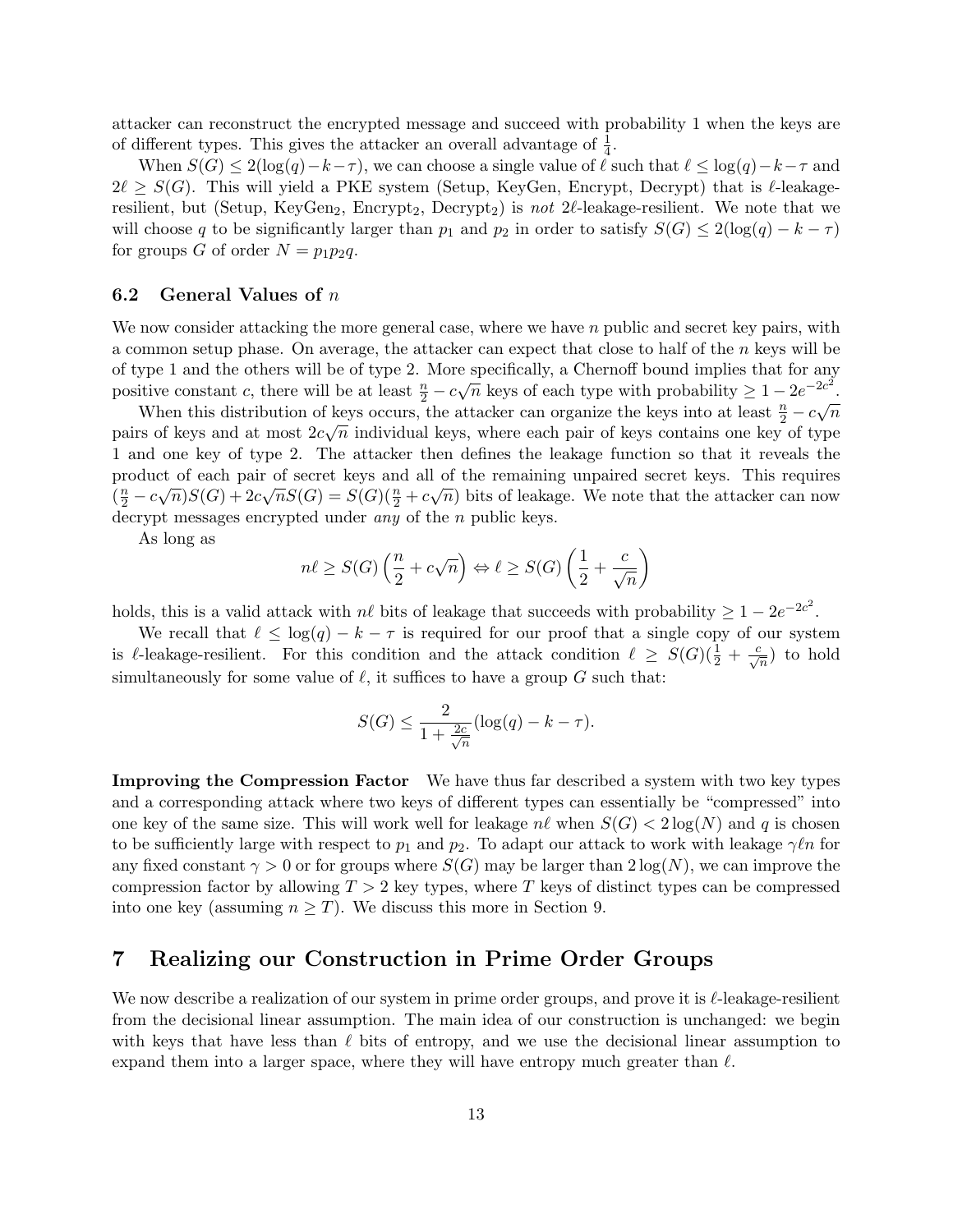We start with a bilinear group  $G$  of prime order  $p$ , generated by  $g$ . Previously, we made use of the orthogonal subgroups  $G_{p_1}, G_{p_2}$ , and  $G_q$  in our bilinear group of order N. To make suitable analogs of these subgroups using the prime order group  $G$ , we will construct "orthogonal" subgroups of  $G^j$  for some (relatively small) positive integer j. For a vector  $\vec{x} = (x_1, \ldots, x_j) \in \mathbb{Z}_p^j$ , we write  $g^{\vec{x}}$ to denote the *j*-tuple of elements  $(g^{x_1}, \ldots, g^{x_j})$  in  $G^j$ . We let

$$
\langle g^{\vec{x}}, g^{\vec{y}} \rangle := \{ (g^{ax_1 + by_1}, g^{ax_2 + by_2}, \dots, g^{ax_j + by_j}) \mid a, b \in \mathbb{Z}_j \}
$$

denote the subgroup of  $G^j$  generated by  $g^{\vec{x}}$  and  $g^{\vec{y}}$ . When we write an expression of the form  $g^{\vec{x}}g^{\vec{y}}$ , we mean componentwise multiplication, i.e.  $g^{\vec{x}}g^{\vec{y}} = g^{\vec{x}+\vec{y}}$ .

We define the map  $e_j: G^j \times G^j \to G_T$  by:

$$
e_j(g^{\vec{x}}, g^{\vec{y}}) = \prod_{i=1}^j e(g^{x_i}, g^{y_i}) = e(g, g)^{\vec{x} \cdot \vec{y}},
$$

where e is the bilinear map from  $G \times G$  into  $G_T$ . We note that  $e_j(g^{\vec{x}}, g^{\vec{y}})$  is the identity element in  $G_T$  when  $\vec{x}$  and  $\vec{y}$  are orthogonal as vectors over  $\mathbb{Z}_p$ . The orthogonal subgroups  $G_{p_1}$  and  $G_{p_2}$ in composite order groups can now be replaced with subgroups  $\langle g^{\vec{x}}, g^{\vec{y}} \rangle$  and  $\langle g^{\vec{v}}, g^{\vec{z}} \rangle$  in  $G^{\vec{y}}$ where  $\vec{v}, \vec{z}$  are each orthogonal to both  $\vec{x}$  and  $\vec{y}$ .  $G_q$  will be replaced by the subgroup comprised of elements  $g^{\vec{w}} \in G^j$  where  $\vec{w}$  is orthogonal to all of  $\vec{x}, \vec{y}, \vec{v}, \vec{z}$ . The technique of using orthogonal vectors over  $\mathbb{Z}_p$  to simulate orthogonal subgroups in a prime order group was also employed by Freeman [23], though his results do not encompass our construction.

#### 7.1 Construction

Our system in a prime order group  $G$  can now be described as follows:

 **The setup algorithm takes in the security parameter, and chooses a sufficiently** large prime  $p$ . It chooses a bilinear group  $G$  of order  $p$ , along with a generator  $q$  and a suitable integer  $j > 5$ . We let  $S(G)$  denote the number of bits used to represent an element of G, and  $S(G_T)$  denote the number of bits used to represent an element of  $G_T$ . It also chooses a uniformly random seed  $D \in \{0,1\}^d$  for a  $(k,\epsilon)$ -extractor  $E: \{0,1\}^{S(G_T)} \times \{0,1\}^d \to \{0,1\}^m$ , where m is the bit length of the messages. We assume the parameters  $k, \epsilon, m$  are chosen so that  $\epsilon$  is negligible with respect to the security parameter  $\lambda$ , and  $k$  is  $\leq \frac{1}{4}$  $\frac{1}{4}$  log p. It next chooses uniformly random vectors  $\vec{x}, \vec{y} \in \mathbb{Z}_p^j$ . Vectors  $\vec{v}, \vec{z}$  are then chosen uniformly at random from the space of vectors which are orthogonal to both  $\vec{x}$  and  $\vec{y}$ .

It outputs the public parameters:

$$
PP := \{G, p, g, j, g^{\vec{x}}, g^{\vec{y}}, g^{\vec{v}}, g^{\vec{z}}, E, D\}.
$$

 $KeyGen(PP) \rightarrow (PK, SK)$  The key generation algorithm produces two types of keys: type 1 and type 2. It chooses a type  $t \in \{1,2\}$  randomly, and then chooses random values  $u_1, u_2 \in \mathbb{Z}_p$ . If the type  $t = 1$ , it sets

$$
A_1 = e_j(g^{u_1\vec{x}+u_2\vec{y}}, g^{\vec{x}}), \ A_2 = e_j(g^{u_1\vec{x}+u_2\vec{y}}, g^{\vec{y}}).
$$

The public key is  $PK = (1, A_1, A_2)$ , and the secret key is  $SK = g^{(u_1\vec{x}+u_2\vec{y})}$ . If the type  $t = 2$ , it sets

$$
A_1 = e_j(g^{u_1\vec{v} + u_2\vec{z}}, g^{\vec{v}}), \ A_2 = e_j(g^{u_1\vec{v} + u_2\vec{z}}, g^{\vec{z}}).
$$

The public key is  $PK = (2, A_1, A_2)$ , and the secret key is  $SK = g^{(u_1\vec{v} + u_2\vec{z})}$ .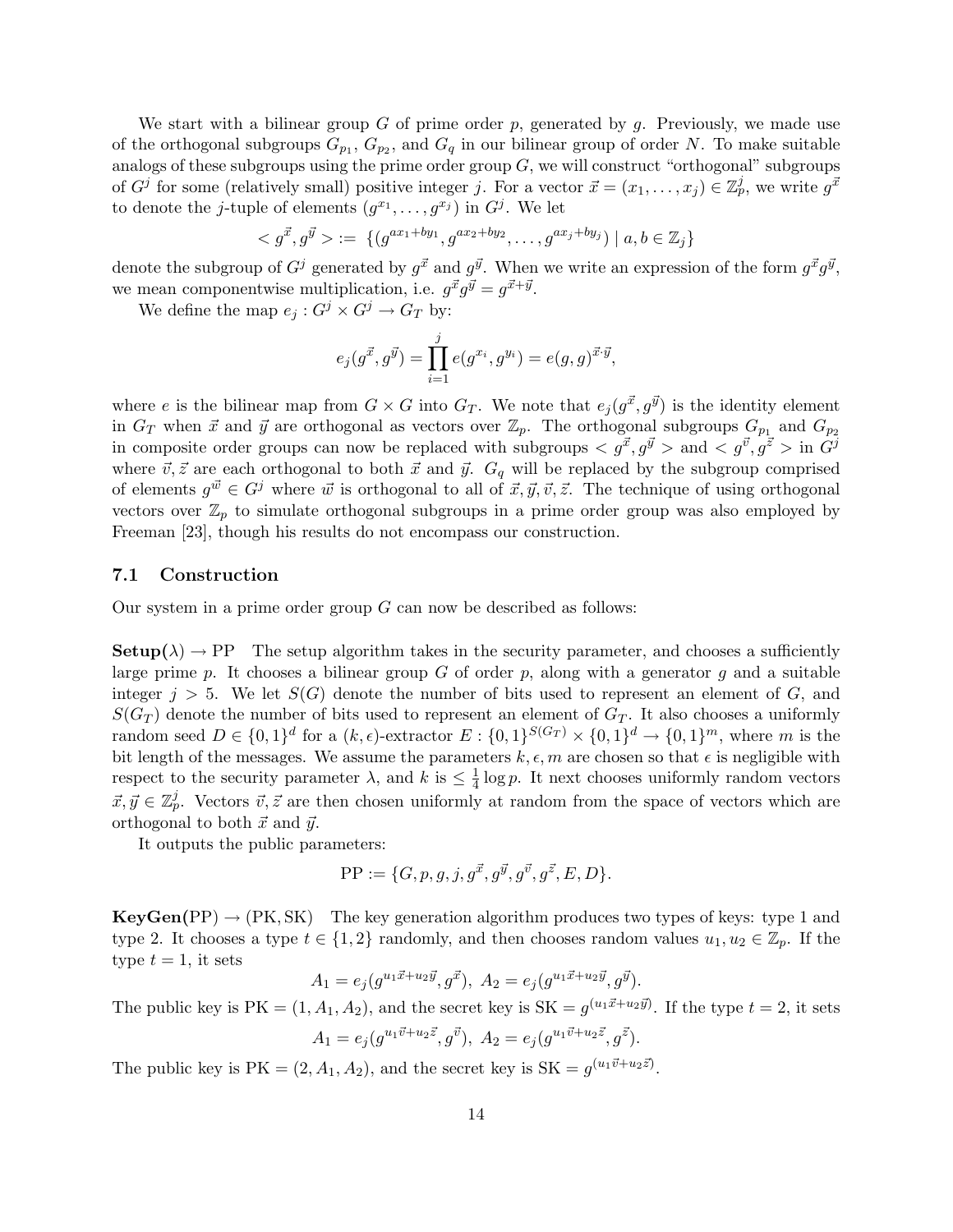**Encrypt**(PP, PK,  $M$ )  $\rightarrow$  CT The encryption algorithm takes in the public parameters PP, a public key PK, and a message  $M \in \{0,1\}^m$ . It chooses random values  $s_1, s_2 \in \mathbb{Z}_p$ . If the type  $t = 1$ , it computes

$$
C_1 = g^{s_1\vec{x} + s_2\vec{y}}, C_2 = E(A_1^{s_1} \cdot A_2^{s_2}, D) \oplus M.
$$

If the type  $t = 2$ , it computes

$$
C_1 = g^{s_1 \vec{v} + s_2 \vec{z}}, \ C_2 = E(A_1^{s_1} \cdot A_2^{s_2}, D) \oplus M.
$$

 $\text{Decrypt}(CT, SK) \to M$  The decryption algorithm computes:

$$
E(e_j(C_1, \text{SK}), D) \oplus C_2 = M.
$$

This system is leakage-resilient up to  $\ell = (j - 5) \log p$  bits of leakage:

**Theorem 7.1.** For  $\ell \leq (j-5) \log(p)$ , our PKE system in prime order groups is  $\ell$ -leakage-resilient under the decisional linear assumption.

The proof of this theorem is contained in Appendix A.1, and employs the same strategy as our proof for the composite order case. The attack on the parallel system for  $n\ell$  bits of leakage is described in Appendix A.2, and is analogous to the attack for composite order groups. For  $n = 2$ (for example), the attack is applicable whenever  $2\ell \geq jS(G)$ .

#### 7.2 Correctness

Correctness of the algorithm is verified by observing (e.g. for type 1 keys):

$$
e_j(C_1, SK) = e_j(g^{s_1\vec{x} + s_2\vec{y}}, g^{u_1\vec{x} + u_2\vec{y}})
$$
  
=  $e(g, g)^{(s_1\vec{x} + s_2\vec{y}) \cdot (u_1\vec{x} + u_2\vec{y})}$   
=  $e(g, g)^{s_1((u_1\vec{x} + u_2\vec{y}) \cdot \vec{x}) + s_2((u_1\vec{x} + u_2\vec{y}) \cdot \vec{y})}$   
=  $A_1^{s_1} A_2^{s_2}$ .

## 8 Achieving Suitable Parameters in Practical Groups

To find suitable bilinear groups in which to instantiate our prime order construction, we use supersingular elliptic curves as in Boneh and Franklin [9]. To construct these curves, we choose primes p and q such that  $q = 6p - 1$ . (This implies  $q \equiv 2 \mod 3$ .) We then consider the elliptic curve defined by the equation  $y^2 = x^3 + 1$  over  $\mathbb{F}_q$ . As noted in [9], this curve has the following properties:

- It has  $q + 1$  points over  $\mathbb{F}_q$ .
- The points of order  $p = (q + 1)/6$  form a group of order p, which we denote by G.
- Since  $q \equiv 2 \mod 3$ , every element of  $\mathbb{Z}_q$  has precisely one cube root. Thus, for each  $y_0 \in \mathbb{F}_q$ , there is exactly one point  $(x_0, y_0)$  on the curve, where  $x_0 = (y_0^2 - 1)^{\frac{1}{3}}$ .
- We let  $G_T$  be the subgroup of  $\mathbb{F}_{q^2}^*$  containing all elements of order  $p = (q+1)/6$ . Then the modified Weil pairing gives an efficiently computable bilinear map  $e : G \times G \to G_T$ .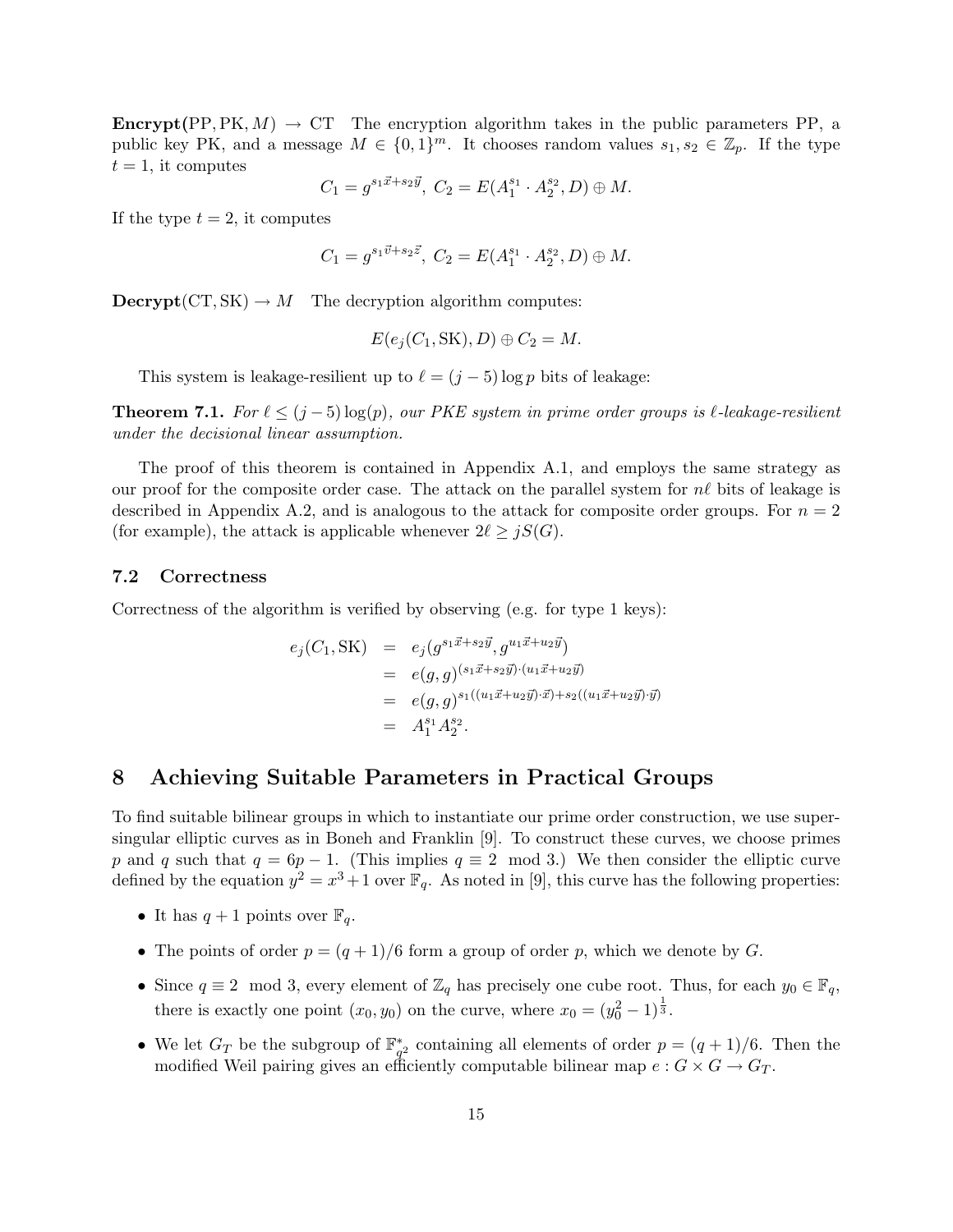Since cube roots are efficiently computable modulo q, we can represent a group element  $(x_0, y_0)$ of G by simply storing  $y_0$  (since  $x_0$  can be efficiently computed from  $y_0$ ). This means that  $S(G)$  =  $\log q = \log(6p - 1)$ , which is  $\log(p)$  plus a small constant.

Choosing  $j > 10$ , we then have that  $S(G) \leq \frac{2(j-5)}{j}$  $\frac{(-5)}{j} \log p$  holds. This allows us to set  $\ell =$  $(j-5)$  log p and obtain a system which is  $\ell$ -leakage-resilient, but which is not 2 $\ell$ -leakage-resilient when we take two parallel copies of the system. We can choose the parameters of our extractor  $E$  as  $k=\frac{1}{4}$  $\frac{1}{4}$  log p and  $\epsilon = 2^{-k}$ . This ensures that  $\epsilon$  is negligible in  $\lambda$ . We can then set  $d, m$  appropriately by relying on Lemma 3.6.

To instantiate our composite order group construction, we can use the similar algorithm given in [10] for constructing a bilinear group  $G$  of a particular order  $N$ :

- 1. Find the smallest positive integer  $a \in \mathbb{Z}$  such that  $p = aN 1$  is prime and  $p \equiv 2 \mod 3$ .
- 2. Consider the group of points on the elliptic curve  $y^2 = x^3 + 1$  over  $\mathbb{F}_p$ . This curve has  $p+1 = aN$  points over  $\mathbb{F}_p$ . Thus, there is a subgroup of order N, which we will designate as G.
- 3. We let  $G_T$  be the subgroup of  $\mathbb{F}_{p^2}^*$  of order N. The modified Weil pairing on the curve gives an efficiently computable bilinear map  $e : G \times G \to G_T$ .

We consider our attack for  $N = p_1p_2q$ . Our attack is applicable as long as  $2\ell \geq S(G)$  (i.e.  $\ell \geq \frac{S(G)}{2}$  $\frac{C(G)}{2}$ , where  $\ell \leq \log q - k - \tau$ , for some k and  $\tau$  such that  $2^{-k}$ ,  $2^{-\tau}$  are negligible in the security parameter. Now, when the  $a$  in the algorithm above happens to be quite small,  $\log p$ will be approximately  $\log(N) = \log p_1 + \log p_2 + \log q$ . To represent a point  $(x_0, y_0)$  on the curve, we can use a single element in  $\mathbb{F}_p$  (we can compute  $x_0$  from  $y_0$  in  $\mathbb{F}_p$ ), which will give us  $S(G)$ approximately  $log(N)$ . If we choose the size of q to be sufficiently large with respect to the size of  $p_1, p_2$  (and a is sufficiently small), we can obtain  $S(G) \leq 2(\log q - k - \tau)$ . This gives us a system which is secure for  $\ell = \log q - k - \tau$  bits of leakage, but the parallel version of the system for  $n = 2$ is insecure with  $2\ell$  bits of leakage.

### 9 Discussion

Improving the Compression Factor We could improve the compression factor for both prime and composite order groups by constructing our systems with  $T$  key types, allowing  $T$  keys of distinct types to be compressed at once. In composite order groups, this would be done by choosing a group order  $N = p_1 p_2 \cdots p_T q$ , where q is much larger than each of the  $p_i$ 's. A key of type i would be in the subgroup  $G_{p_i}$ . The product of T keys, one of each type, would yield a single element that could be substituted for *any* of the  $T$  input keys in the decryption algorithm.

This system would still be  $\ell$ -leakage-resilient for  $\ell \leq \log(q) - k - \tau$ , under the analog of the subgroup decision assumption for groups of order  $N = p_1 \cdots p_T q$ . For the parallel version of the system with  $n \geq T$  keys, the attacker can expect roughly  $\frac{n}{T}$  keys of each type. More precisely, for any constant  $c > 0$ , there will be at least  $\frac{n}{T} - \frac{c}{T}$ T  $\sqrt{n}$  keys of each type with probability  $\geq 1 - T e^{-\frac{c^2}{2T}}$  $\frac{2T}{\sqrt{2}}$ (by a Chernoff bound). When this occurred, the attacker could group the n keys into  $\geq \frac{n}{T} - \frac{c}{T}$ he attacker could group the *n* keys into  $\geq \frac{n}{T} - \frac{c}{T}\sqrt{n}$ sets of T keys of distinct types, with at most  $c\sqrt{n}$  individual keys remaining. With leakage at least  $S(G)(\frac{n}{T} + c(1 - \frac{1}{T}))$ distinct types, with at most  $c\sqrt{n}$  individual keys remaining. With leakage at least  $\frac{1}{T}$ ) $\sqrt{n}$ ), the attacker could learn the products of all the groups of keys and all the remaining individual keys, and hence decrypt all the shares of the ciphertext.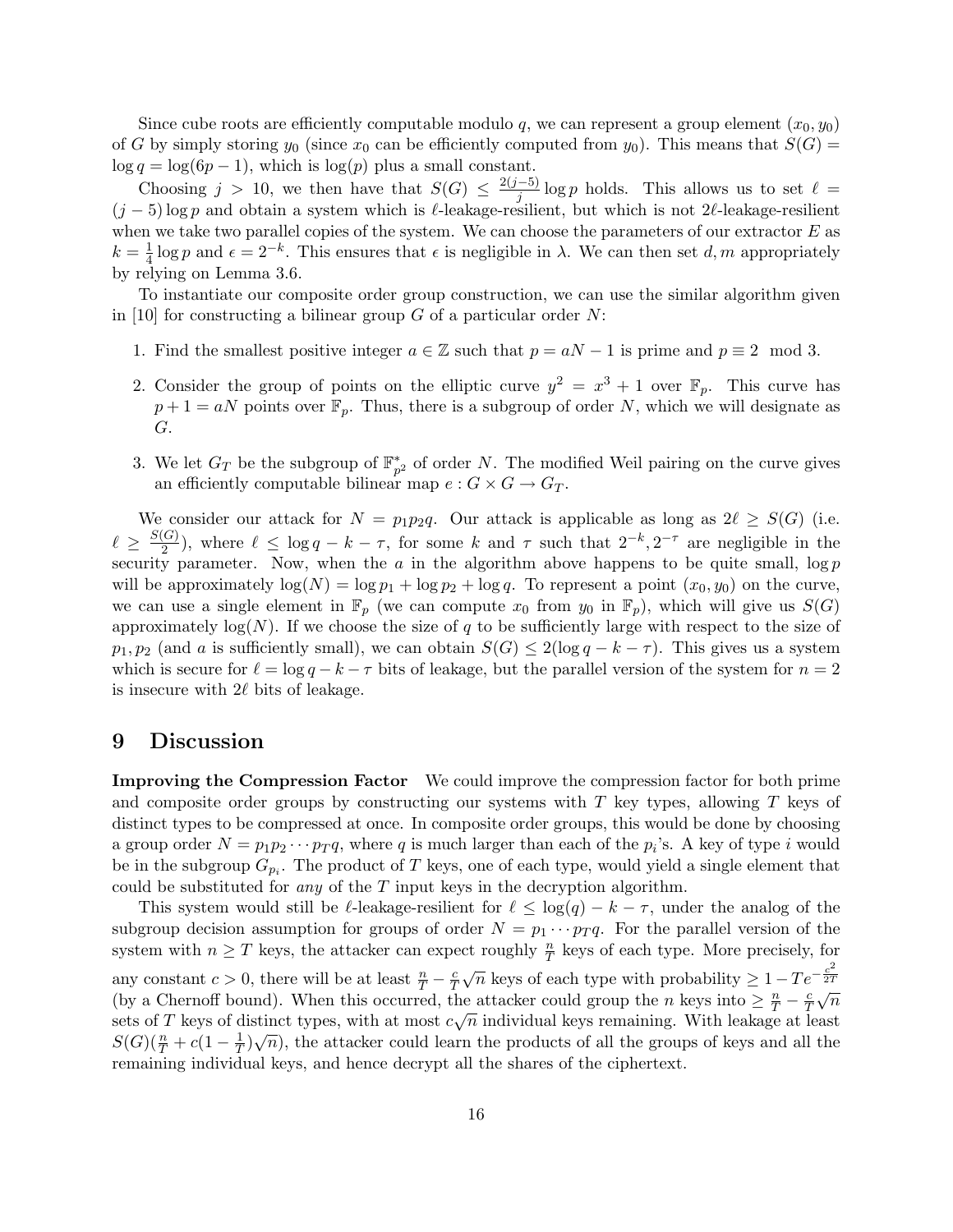For any fixed constant  $\gamma > 0$ , we can then mount our attack on the parallel system with leakage  $\gamma \ell n$  as long as:

$$
S(G) \le \frac{\gamma T}{1 + \frac{c(T-1)}{\sqrt{n}}} \left( \log(q) - k - \tau \right).
$$

For prime order groups (of order  $p$ ), having T key types instead of T would simply require setting  $j > 2T + 1$  to create enough space to simulate  $T + 1$  orthogonal subgroups in  $\mathbb{Z}_p^j$  with our method. Our system is leakage resilient up to  $\ell$  bits of leakage for  $\ell = (j - (2T + 1)) \log p$ , for each value of T. We note the underlying security assumption (decision linear) is independent of the number of simulated subgroups and the value of j. Our attack then requires  $jS(G)$   $\left(\frac{n}{T} + c\left(1 - \frac{1}{T}\right)\right)$  $\frac{1}{T}$   $\sqrt{n}$  bits of leakage, and this will be  $\leq \gamma n\ell$  for  $\ell = (j - (2T + 1)) \log p$  as long as:

$$
S(G) \le \frac{\gamma(j - (2T + 1))T}{j\left(1 + \frac{c(T-1)}{\sqrt{n}}\right)}\log(p).
$$

For any fixed  $\gamma > 0$ , we can choose T and j large enough to meet this requirement. Hence, our counterexample shows that leakage  $\Omega(n\ell)$  is not always achieved by parallel repetition.

An Alternate Counterexample for Signatures One can also obtain a counterexample to parallel repetition for signatures from any multi-signature scheme secure against "rogue-key attacks", as observed by Wichs [43]. One defines an ordinary signature scheme by using the same key generation algorithm, and having a signer simply sign each message under a set of size 1, containing only its own public key. The verification algorithm will accept as valid any signature under a set containing the correct public key which verifies under the multi-signature scheme verification algorithm (note that this accepts signatures which would never be generated by a honest signer). This scheme is secure up to some  $\ell$  bits of leakage (at least logarithmic). The parallel system (with n copies) can then be broken for any leakage exceeding the size of a single signature under the multi-signature scheme (which is independent of  $n$ ). The attacker simply asks for leakage which is a multi-signature of some message under the set containing all  $n$  public keys: this will then verify as a valid signature for each of the  $n$  signers individually. This allows the attacker to forge on only one message. In contrast, a counterexample for signatures obtained using our techniques will allow the attacker to forge as many messages as desired.

### 10 Future Directions

We now discuss a few approaches for avoiding or extending our counterexample.

**Removing the Common Reference String** The assumption of a common setup for the  $n$ copies of a parallel system is natural, since it is typical to create several public keys from one group in practical systems. For example, NIST recommends using certain elliptic curves [37]. However, it would be interesting to construct a counterexample to parallel repetition that does not rely on a common setup.

A Black-box Separation Alwen et. al. [3] suggest the potential direction of showing a blackbox separation for parallel repetition. Such a result would rule out the possibility of a general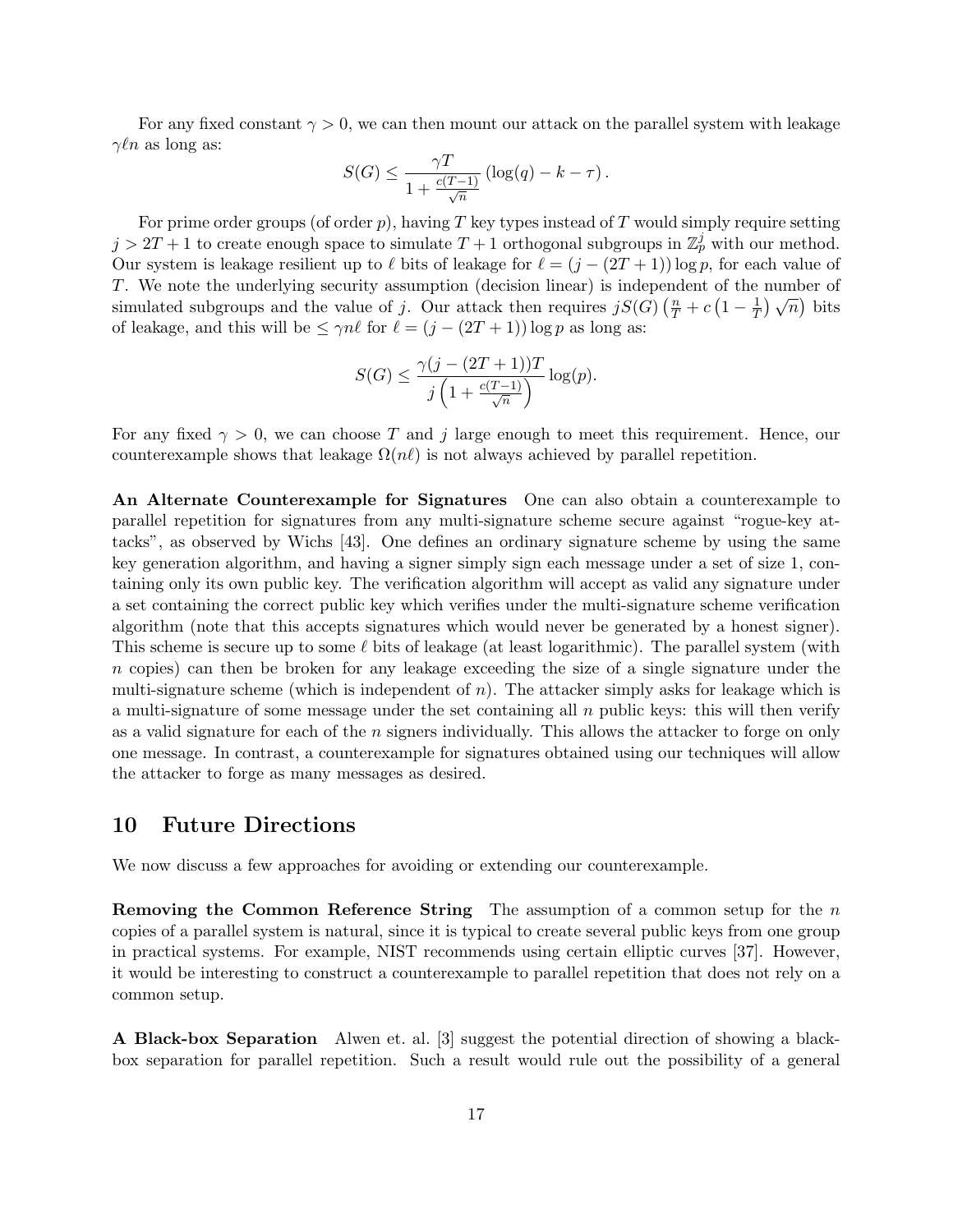reduction using an attacker who can break the parallel scheme with  $n\ell$  bits of leakage to break the original scheme with  $\ell$  bits of leakage. This would be incomparable to our result, since a black-box separation does not imply the existence of a counterexample, and our result relies on unproven (though commonly used) assumptions for security.

Alternate Assumptions We rely on either a variant of the subgroup decision assumption in composite order bilinear groups or the decisional linear assumption in prime order bilinear groups. We also suspect that our results could be adapted to provide a counterexample under lattice-based assumptions, given that many results obtained using bilinear groups have also been instantiated with lattices (e.g.  $[26, 25, 1, 13]$ ). Obtaining additional counterexamples under a variety of assumptions would provide stronger evidence for the insecurity of parallel repetition as a generic tool.

A Looser Bound One might ask if parallel repetition holds for some sublinear bound on the leakage as a function of n. In other words, can we take n copies of an  $\ell$ -leakage-resilient system and always build an  $f(n, \ell)$ -leakage-resilient system for some sufficiently growing function  $f(n, \ell)$  =  $o(n\ell)$ ?

Alternative Leakage Models One can also ask if parallel repetition holds for other interesting leakage models. For instance, we might strengthen the definition of leakage resilience by allowing the leakage function  $f$  to be computationally unbounded. Our counterexample no longer applies in this case. If we instead weaken the definition of leakage resilience by restricting the leakage to being a subset of the bits representing the secret key, we recall that parallel repetition *does* hold.

## References

- [1] S. Agrawal, D. Boneh, and X. Boyen. Efficient lattice (h)ibe in the standard model. In EUROCRYPT, pages 553–572, 2010.
- [2] A. Akavia, S. Goldwasser, and V. Vaikuntanathan. Simultaneous hardcore bits and cryptography against memory attacks. In TCC, pages 474–495, 2009.
- [3] J. Alwen, Y. Dodis, M. Naor, G. Segev, S. Walfish, and D. Wichs. Public-key encryption in the bounded-retrieval model. In EUROCRYPT, pages 113–134, 2010.
- [4] J. Alwen, Y. Dodis, and D. Wichs. Leakage-resilient public-key cryptography in the boundedretrieval model. In CRYPTO, pages 36–54, 2009.
- [5] E. Biham, Y. Carmeli, and A. Shamir. Bug attacks. In CRYPTO, pages 221–240, 2008.
- [6] E. Biham and A. Shamir. Differential fault analysis of secret key cryptosystems. In CRYPTO, pages 513–525, 1997.
- [7] D. Boneh and D. Brumley. Remote timing attacks are practical. In Computer Networks, volume 48, pages 701–716, 2005.
- [8] D. Boneh, R. A. DeMillo, and R. J. Lipton. On the importance of checking cryptographic protocols for faults. In EUROCRYPT, pages 37–51, 1997.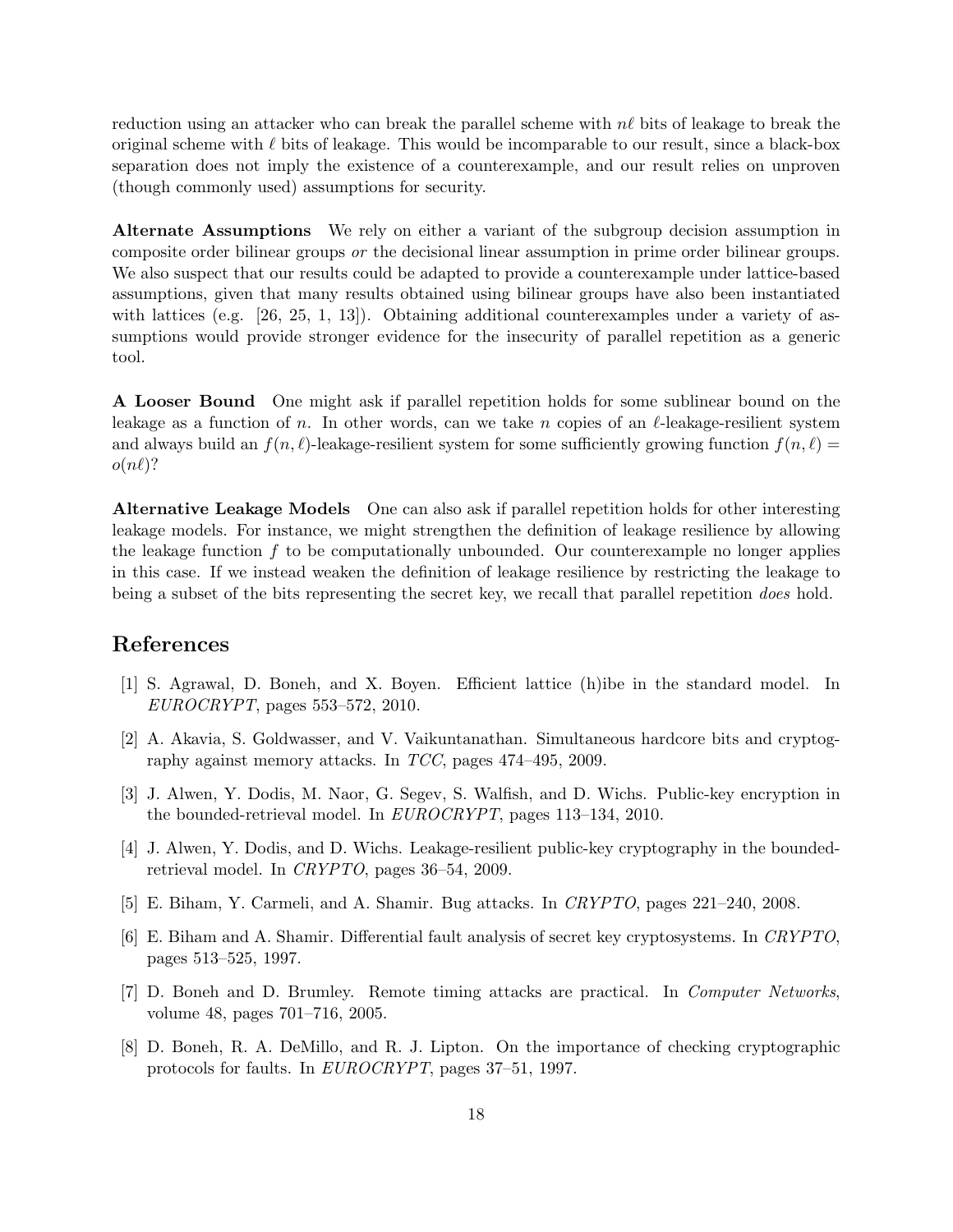- [9] D. Boneh and M. Franklin. Identity based encryption from the weil pairing. In CRYPTO, pages 213–229, 2001.
- [10] D. Boneh, E. Goh, and K. Nissim. Evaluating 2-dnf formulas on ciphertexts. In TCC, pages 325–341, 2005.
- [11] R. Canetti, Y. Dodis, S. Halevi, E. Kushilevitz, and A. Sahai. Exposure-resilient functions and all-or-nothing transforms. In EUROCRYPT, pages 453–469, 2000.
- [12] D. Cash, Y. Z. Ding, Y. Dodis, W. Lee, R. J. Lipton, and S. Walfish. Intrusion-resilient key exchange in the bounded retrieval model. In TCC, pages 479–498, 2007.
- [13] D. Cash, D. Hofheinz, E. Kiltz, and C. Peikert. Bonsai trees, or how to delegate a lattice basis. In EUROCRYPT, pages 523–552, 2010.
- [14] R. Cramer and V. Shoup. Universal hash proofs and a paradigm for adaptive chosen ciphertext secure public-key encryption. In EUROCRYPT, pages 45–64, 2002.
- [15] A. De Santis, G. Di Crescenzo, R. Ostrovsky, G. Persiano, and A. Sahai. Robust non-interactive zero knowledge. In CRYPTO, pages 566–598, 2001.
- [16] D. Di Crescenzo, R. J. Lipton, and S. Walfish. Perfectly secure password protocols in the bounded retrieval model. In TCC, pages 225–244, 2006.
- [17] Y. Dodis, Y. Kalai, and S. Lovett. On cryptography with auxiliary input. In STOC, pages 621–630, 2009.
- [18] Y. Dodis, A. Sahai, and A. Smith. On perfect and adaptive security in exposure-resilient cryptography. In EUROCRYPT, pages 301–324, 2001.
- [19] S. Dziembowski. Intrusion-resilience via the bounded-storage model. In TCC, pages 207–224, 2006.
- [20] S. Dziembowski and K. Pietrzak. Intrusion-resilient secret sharing. In FOCS, pages 227–237, 2007.
- [21] S. Dziembowski and K. Pietrzak. Leakage-resilient cryptography. In FOCS, pages 293–302, 2008.
- [22] S. Faust, E. Kiltz, K. Pietrzak, and G. N. Rothblum. Leakage-resilient signatures. In TCC, pages 343–360, 2010.
- [23] D. M. Freeman. Converting pairing-based cryptosystems from composite-order groups to prime-order groups. In EUROCRYPT, pages 44–61, 2010.
- [24] K. Gandolfi, C. Mourtel, and F. Olivier. Electromagnetic analysis: Concrete results. In CHES, number Generators, pages 251–261, 2001.
- [25] C. Gentry, S. Halevi, and V. Vaikuntanathan. A simple bgn-type cryptosystem from lwe. In EUROCRYPT, pages 506–522, 2010.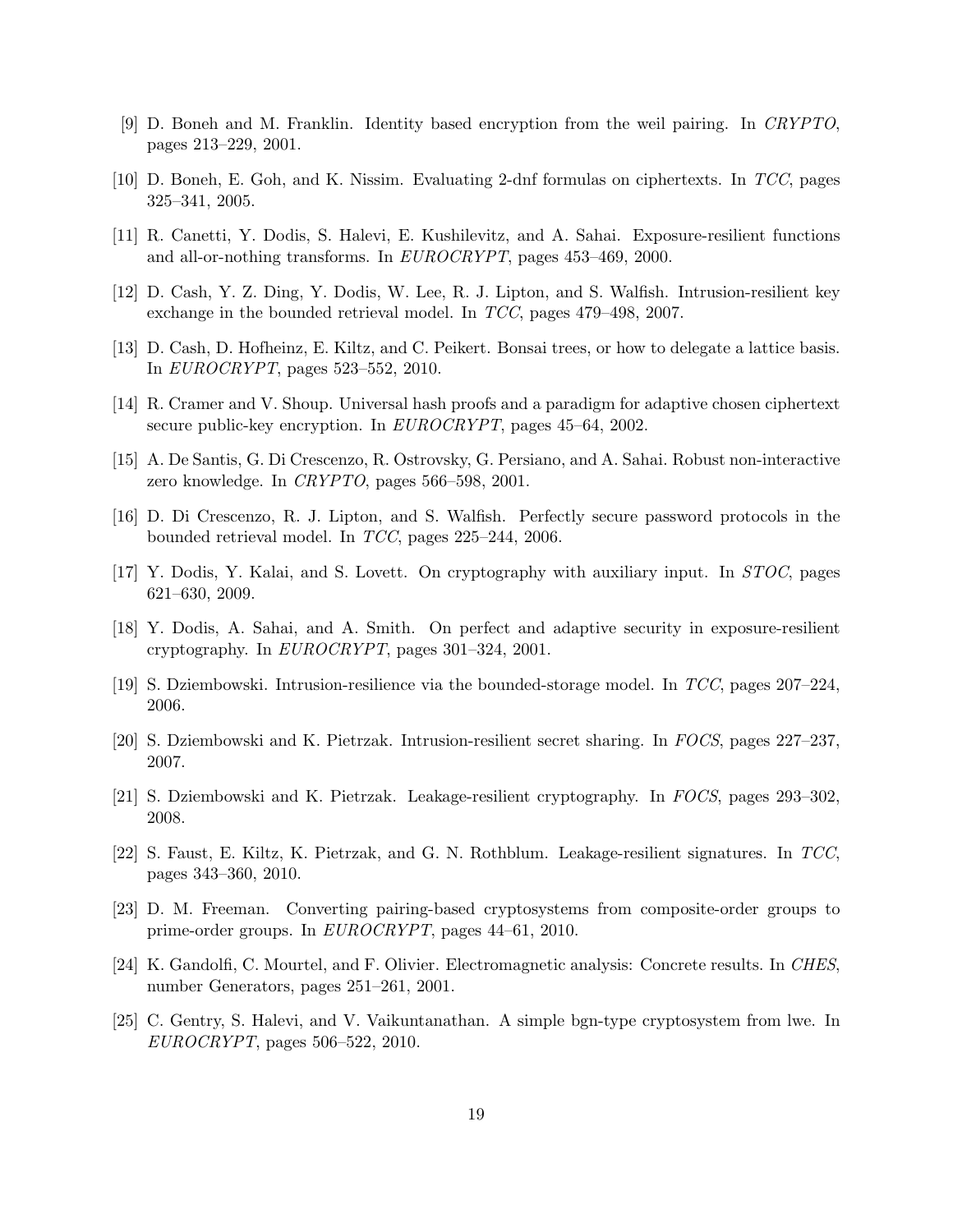- [26] C. Gentry, C. Peikert, and V. Vaikuntanathan. Trapdoors for hard lattices and new cryptographic constructions. In STOC, pages 197–206, 2008.
- [27] A. Halderman, S. Schoen, N. Heninger, W. Clarkson, W. Paul, J. Calandrino, A. Feldman, J. Applebaum, and E. Felten. Lest we remember: Cold boot attacks on encryption keys. In USENIX Security Symposium, pages 45–60, 2008.
- [28] Y. Ishai, A. Sahai, and D. Wagner. Private circuits: Securing hardware against probing attacks. In CRYPTO, pages 463–481, 2003.
- [29] J. Kamp and D. Zuckerman. Deterministic extractors for bit-fixing sources and exposureresilient cryptography. In FOCS, pages 92–101, 2003.
- [30] J. Katz and V. Vaikuntanathan. Signature schemes with bounded leakage resilience. In ASI-ACRYPT, pages 703–720, 2009.
- [31] P. C. Kocher. Timing attacks on implementations of diffie-hellman, rsa, dss, and other systems. In CRYPTO, pages 104–113, 1996.
- [32] P. C. Kocher, J. Jaffe, and B. Jun. Differential power analysis. In CRYPTO, pages 388–397, 1999.
- [33] S. Micali and L. Reyzin. Physically observable cryptography. In TCC, pages 278–296, 2004.
- [34] M. Naor and G. Segev. Public-key cryptosystems resilient to key leakage. In CRYPTO, pages 18–35, 2009.
- [35] P. Q. Nguyen and I. Shparlinski. The insecurity of the digital signature algorithm with partially known nonces. volume 15, pages 151–176, 2002.
- [36] N. Nisan and D. Zuckerman. Randomness is linear in space. In J. Comput. Syst. Sci., volume 52, pages 43–52, 1996.
- [37] National Institute of Standards and Technology. Digital signature standard (dss), June 2009. http://csrc.nist.gov/publications/fips/fips186-3/fips\_186-3.pdf.
- [38] C. Petit, F.X. Standaert, O. Pereira, T. Malkin, and M. Yung. A block cipher based pseudo random number generator secure against side-channel key recovery. In ASIACCS, pages 56–65, 2008.
- [39] K. Pietrzak. A leakage-resilient mode of operation. In EUROCRYPT, pages 462–482, 2009.
- [40] J. Quisquater and D. Samyde. Electromagnetic analysis (ema): Measures and countermeasures for smart cards. In E-smart, pages 200–210, 2001.
- [41] A. Sahai. Non-malleable non-interactive zero knowledge and adaptive chosen-ciphertext security. In FOCS, pages 543–553, 1999.
- [42] F.X. Standaert, T. Malkin, and M. Yung. A unified framework for the analysis of side-channel key recovery attacks. In EUROCRYPT, pages 443–461, 2009.
- [43] D. Wichs. personal communication, 2010.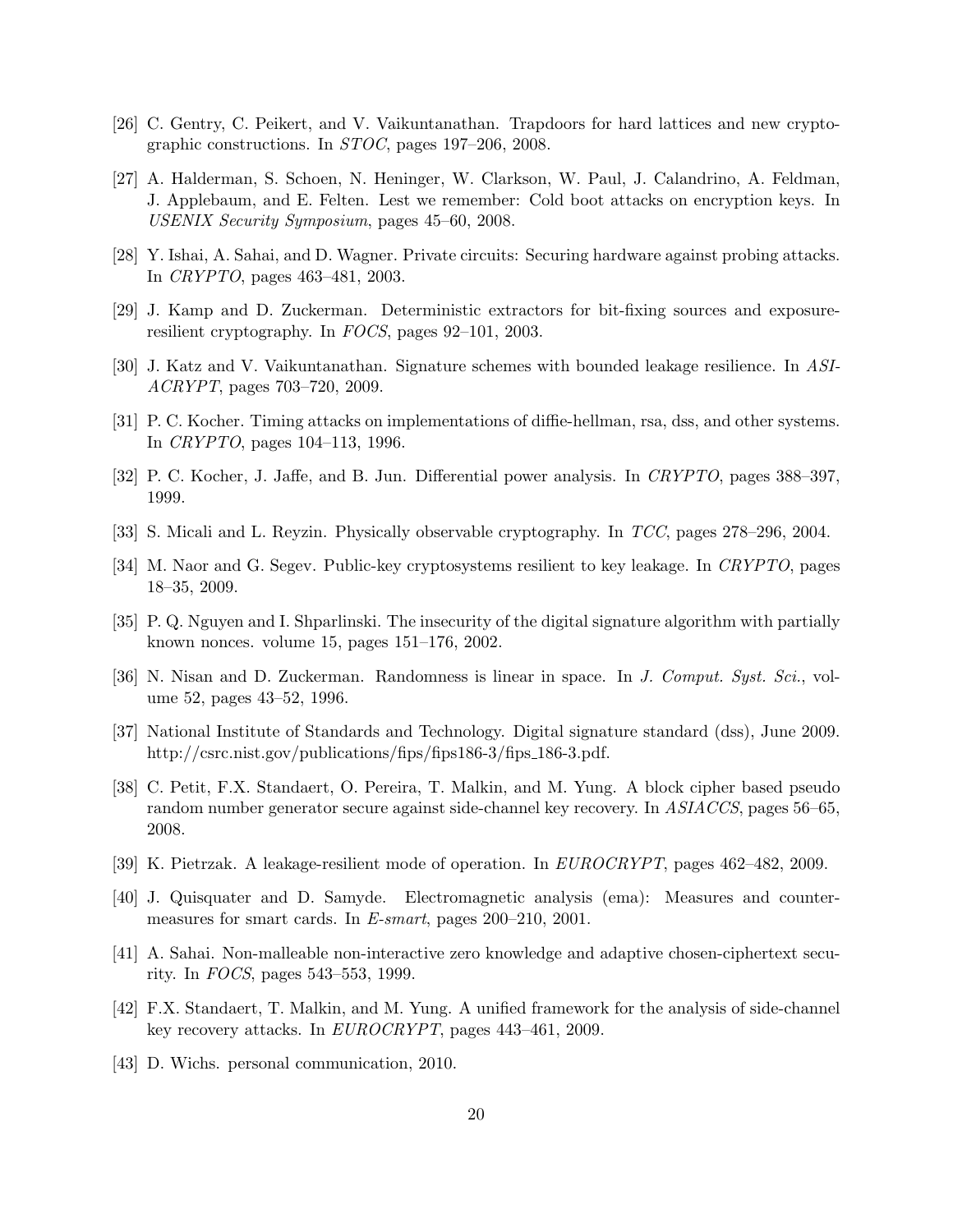## A Properties of Our System in Prime Order Groups

#### A.1 Leakage Resilience

We prove our system in prime order groups is  $\ell$ -leakage-resilient for  $\ell \leq (j - 5) \log(p)$  under the decisional linear assumption. We first present the simulated subgroup decision assumption, which is a prime order analog of the subgroup decision assumption. We then show that the simulated subgroup decision assumption follows from the decisional linear assumption. The proof of security for our prime order group system under the simulated subgroup decision assumption then proceeds similarly to the proof for our composite order group system under the subgroup decision assumption.

**Simulated Subgroup Decision Assumption** Given a group generator  $\mathcal{G}$  for prime order bilinear groups, we define the following distribution. Below,  $j > 5$  is a fixed integer, and  $\mathcal{O}_{\vec{x},\vec{y}} \subseteq \mathbb{Z}_p^j$ denotes the space of vectors orthogonal to both  $\vec{x}, \vec{y} \in \mathbb{Z}_p^j$ .

$$
\mathbb{G} = (p, G, G_T, e) \xleftarrow{R} \mathcal{G},
$$

$$
\vec{x}, \vec{y} \xleftarrow{R} \mathbb{Z}_p^j, \ \vec{v}, \vec{z} \xleftarrow{R} \mathcal{O}_{\vec{x}, \vec{y}},
$$

$$
g \xleftarrow{R} G, \ a, b \xleftarrow{R} \mathbb{Z}_p, \ \vec{w}, \vec{\gamma} \xleftarrow{R} \mathcal{O}_{\vec{v}, \vec{z}},
$$

$$
P = (\mathbb{G}, j, g, g^{\vec{x}}, g^{\vec{y}}, g^{\vec{v}}, g^{\vec{z}}, g^{\vec{\gamma}}),
$$

$$
T_1 = g^{a\vec{x} + b\vec{y}}, \ T_2 = g^{\vec{w}}.
$$

We define the advantage of an algorithm  $\mathcal A$  in breaking the simulated subgroup decision assumption to be:

$$
AdvSSD_{\mathcal{G},\mathcal{A}}(\lambda) := \big| Pr[\mathcal{A}(P,T_1) = 1] - Pr[\mathcal{A}(P,T_2) = 1] \big|.
$$

**Definition A.1.** We say that G satisfies the simulated subgroup decision assumption if  $AdvSSD_{G,\mathcal{A}}(\lambda)$ is a negligible function of  $\lambda$  for any polynomial time algorithm  $\mathcal{A}$ .

**Theorem A.2.** Suppose there exists a polynomial time algorithm  $\mathcal A$  with non-negligible advantage in breaking the simulated subgroup decision assumption. Then we can create a polynomial time algorithm B with non-negligible advantage in breaking the decisional linear assumption.

*Proof.* Our proof will proceed by a hybrid argument with two steps. We let  $D_1$  denote the distribution  $(P, T_1)$  as defined in the simulated subgroup decision assumption above, and we let  $D_3$  denote the distribution  $(P, T_2)$ . We define an intermediate distribution,  $D_2$ , and then we will show that  $D_1$  and  $D_2$  are computationally indistinguishable under the decisional linear assumption, and that the statistical distance between  $D_2$  and  $D_3$  is negligible. This shows that the simulated subgroup decision assumption holds under the decisional linear assumption.

We define the distribution  $D_2$  as follows:

$$
\mathbb{G} = (p, G, G_T, e) \xleftarrow{R} \mathcal{G},
$$

$$
\vec{x}_1, \vec{y}_2, \vec{s} \xleftarrow{R} \mathbb{Z}_p^j, \ \vec{v}, \vec{z} \xleftarrow{R} \mathcal{O}_{\vec{x}_1, \vec{y}_2, \vec{s}},
$$

$$
g \xleftarrow{R} G, \ r'_1, r'_2, b_1, b_2, b_3 \xleftarrow{R} \mathbb{Z}_p, \ \vec{\gamma} \xleftarrow{R} \mathcal{O}_{\vec{v}, \vec{z}},
$$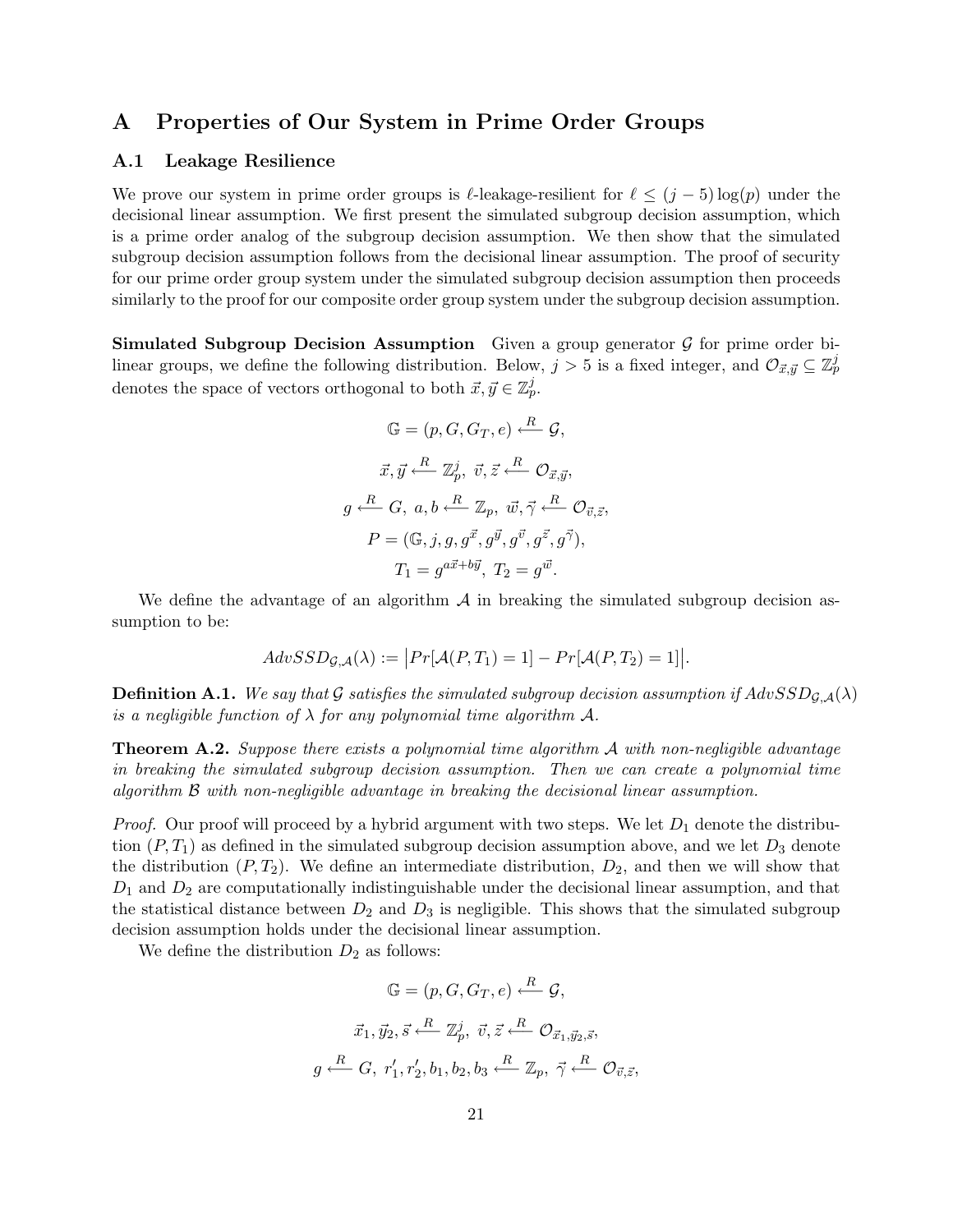$$
\vec{x} := \vec{x}_1 + \frac{r'_1}{b_1}\vec{s}, \ \vec{y} := \vec{y}_2 + \frac{r'_2}{b_2}\vec{s},
$$

$$
P_2 = (\mathbb{G}, j, g, g^{\vec{x}}, g^{\vec{y}}, g^{\vec{v}}, g^{\vec{z}}, g^{\vec{\gamma}}),
$$

$$
T = g^{b_1\vec{x} + b_2\vec{y} + b_3\vec{s}}.
$$

$$
D_2 := (P_2, T).
$$

**Lemma A.3.** Suppose there exists a polynomial time algorithm  $\mathcal{A}$  with non-negligible advantage in distinguishing between distributions  $D_1$  and  $D_2$ . Then there is a polynomial time algorithm  $\beta$ with non-negligible advantage in breaking the decisional linear assumption.

*Proof.* B is given  $G, p, g_0, g_1, g_2, g_1^{r_1}, g_2^{r_2}, T$ . It sets  $g = g_0$ , and chooses random vectors  $\vec{x}_1, \vec{y}_2, \vec{s} \in \mathbb{Z}_p^j$ . It chooses  $b_1, b_2 \in \mathbb{Z}_p$  randomly. It implicitly sets  $\vec{x}$  to be a multiple of  $\vec{x_1} + \frac{r_1}{b_1}$  $\frac{r_1}{b_1} \vec{s}$  by setting  $g^{\vec{x}}=g_1^{\vec{x_1}+\frac{r_1}{b_1}\bar{s}}$  $\frac{x_1 + \overline{b_1}^s}{x_1 + \overline{b_1}^s}$  (note it can compute this because it knows  $g_1, g_1^{r_1}, \overrightarrow{x_1}, \overrightarrow{s}$ ). It implicitly sets  $\overrightarrow{y}$  to be a multiple of  $\vec{y_2} + \frac{r_2}{b_2}$  $\frac{r_2}{b_2} \vec{s}$  by setting  $g^{\vec{y}} = g_2^{\vec{y_2} + \frac{r_2}{b_2} \vec{s}}$  $\frac{1}{2}$   $\frac{b_2}{2}$ .

B next chooses random vectors  $\vec{v}, \vec{z}$  from the space of vectors orthogonal to  $\vec{x_1}, \vec{y_2}, \vec{s}$ . We note that  $\vec{v}, \vec{z}$  will also be orthogonal to  $\vec{x}, \vec{y}$ . B also chooses a random vector  $\vec{\gamma}$  which is orthogonal to  $\vec{v}$  and  $\vec{z}$ . It sets

$$
T' = g_0^{b_1 \vec{x_1} + b_2 \vec{y_2}} T^{\vec{s}}.
$$

It gives  $g, g^{\vec{x}}, g^{\vec{y}}, g^{\vec{v}}, g^{\vec{z}}, g^{\vec{\gamma}}, T'$  to A.

If  $T = g_0^{r_1+r_2}$ , then T' is a uniformly random element of  $\langle g^{\vec{x}}, g^{\vec{y}} \rangle$ . If T is a uniformly random element of G, then  $T' = g^{\vec{w}}$ , where  $\vec{w}$  is a uniformly random element of the 3 dimensional space in  $\mathbb{Z}_p^j$  spanned by  $\vec{x_1}, \vec{y_2}, \vec{s}$ , and we note that is the same space spanned by  $\vec{x}, \vec{y}, \vec{s}$  (linear independence of these vectors holds with all but negligible probability, so we will implicitly assume this).

It is clear that  $\vec{x}, \vec{y}, \vec{v}, \vec{z}, \vec{\gamma}$  are distributed identically to their distribution in  $D_2$ . We now show that their distribution also matches  $D_1$ :  $\vec{x}$  and  $\vec{y}$  are distributed as uniformly random vectors, and  $\vec{v}$  and  $\vec{z}$  are distributed as random vectors from  $\mathcal{O}_{\vec{x},\vec{y}}$  ( $\vec{\gamma}$  can then be ignored, as the equivalence of its distribution follows automatically). To see this, consider vectors  $\vec{x}, \vec{y}, \vec{v}, \vec{z}$  such that  $\vec{v}, \vec{z} \in$  $\mathcal{O}_{\vec{x}, \vec{y}}$ . With all but negligible probability,  $\vec{x}, \vec{y}$  are independent, so  $|\mathcal{O}_{\vec{v}, \vec{z}}| = p^{j-2}$ . In this case, the probability of obtaining these particular vectors from  $D_1$  is:

$$
\frac{1}{p^j} \cdot \frac{1}{p^j} \cdot \frac{1}{p^{j-2}} \cdot \frac{1}{p^{j-2}} = \frac{1}{p^{4j-4}}.
$$

It is clear that  $\vec{x}, \ \vec{y}$  still occur with probability  $\frac{1}{p^j} \cdot \frac{1}{p^j}$  $\frac{1}{p^j}$  under  $D_2$ , since  $x_1, y_2$  are uniformly random. Now,  $\vec{v}$  and  $\vec{z}$  can be obtained from  $D_2$  whenever  $\vec{s}$  happens to be in  $\mathcal{O}_{\vec{v},\vec{z}}$ . With all but negligible probability,  $\vec{v}$  and  $\vec{z}$  are linearly independent, in which case  $|\mathcal{O}_{\vec{v}, \vec{z}}| = p^{j-2}$ . Thus, the probability of  $\vec{s}$  being chosen in this set is  $\frac{p^{j-2}}{p^j}$  $\frac{\partial^2}{\partial p^j}$ . Conditioning on the choice of  $\vec{x}, \vec{y}$ , and such a  $\vec{s}$ , the probability of choosing  $\vec{v}, \vec{z}$  from  $\mathcal{O}_{\vec{x}, \vec{y}, \vec{s}}$  is  $\frac{1}{p^{j-3}} \cdot \frac{1}{p^{j-3}}$  $\frac{1}{p^{j-3}}$  (assuming that  $\vec{x}, \vec{y}, \vec{s}$  are linearly independent, which occurs with all but negligible probability). Thus, the total probability of  $\vec{x}, \vec{y}, \vec{v}, \vec{z}$  occurring under  $D_2$  (ignoring negligible events) is:

$$
\frac{p^{j-2}}{p^j}\cdot \frac{1}{p^{j-3}}\cdot \frac{1}{p^{j-3}}\cdot \frac{1}{p^j}\cdot \frac{1}{p^j}=\frac{1}{p^{4j-4}}.
$$

This shows the distributions of  $\vec{x}, \vec{y}, \vec{v}, \vec{z}$  under  $D_1$  and  $D_2$  are equivalent.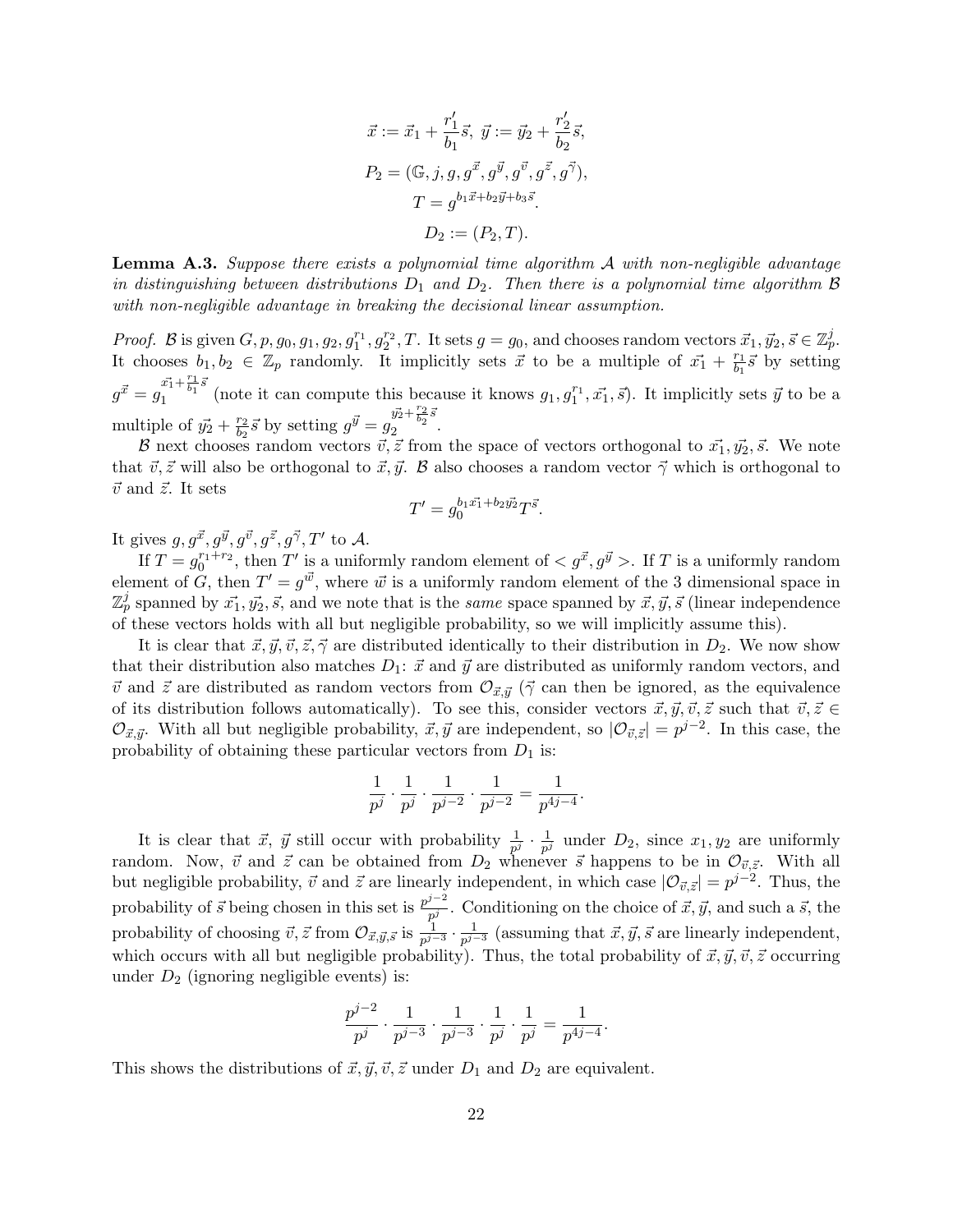Therefore, when  $T = g_0^{r_1+r_2}$ ,  $\beta$  has properly simulated distribution  $D_1$ . When T is random,  $\beta$ has properly simulated distribution  $D_2$ . Thus,  $\beta$  can use the output of  $\mathcal A$  to break the decisional linear assumption with non-negligible advantage.  $\Box$ 

#### **Lemma A.4.** The statistical distance between distributions  $D_2$  and  $D_3$  is negligible.

*Proof.* We consider fixed vectors  $\vec{x}, \vec{y}, \vec{v}, \vec{z}, \vec{\gamma}, \vec{w}$  such that  $\vec{v}, \vec{z} \in \mathcal{O}_{\vec{x}, \vec{y}}, \vec{\gamma}, \vec{w} \in \mathcal{O}_{\vec{v}, \vec{z}}$ . We may assume that  $\vec{x}, \vec{y}, \vec{w}$  are linearly independent and that  $\vec{v}, \vec{z}$  are linearly independent, since this happens with all but negligible probability under both distributions (recall that  $j > 4$ ). The probability of these vectors occurring under distribution  $D_3$  is:

$$
\frac{1}{p^j} \cdot \frac{1}{p^j} \cdot \frac{1}{p^{j-2}} \cdot \frac{1}{p^{j-2}} \cdot \frac{1}{p^{j-2}} \cdot \frac{1}{p^{j-2}} = \frac{1}{p^{6j-8}},
$$

since  $|\mathcal{O}_{\vec{x}, \vec{y}}| = p^{j-2}$  and  $|\mathcal{O}_{\vec{v}, \vec{z}}| = p^{j-2}$ .

For distribution  $D_2$ , we consider the probability of  $\vec{x}, \vec{y}, \vec{v}, \vec{z}, \vec{\gamma}, \vec{w}$  conditioned on the choice of  $\vec{s}$ . This probability will be zero except when  $\vec{s} \in \langle \vec{x}, \vec{y}, \vec{w} \rangle \langle \langle \vec{x}, \vec{y} \rangle$ . The probability that such an  $\vec{s}$  is chosen is  $\frac{p^3-p^2}{p^2}$  $\frac{-p^2}{p^j}$ . Conditioning on  $\vec{x}, \vec{y}$ , and such an  $\vec{s}$ , the probability of  $\vec{w}$  is then  $\frac{1}{p^3}$ . Also, since  $\vec{w}$  is orthogonal to  $\vec{v}, \vec{z}$ , for any such  $\vec{s}$  we also have that  $\vec{v}, \vec{z}$  are orthogonal to  $\vec{s}$ . We note that  $\vec{x}, \vec{y}$  are still uniformly distributed under  $D_2$ . Thus, the probability of  $\vec{x}, \vec{y}, \vec{v}, \vec{z}, \vec{\gamma}, \vec{w}$  occurring under distribution  $D_2$  is:

$$
\frac{1}{p^j} \cdot \frac{1}{p^j} \cdot \frac{p^3-p^2}{p^j} \cdot \frac{1}{p^{j-3}} \cdot \frac{1}{p^{j-3}} \cdot \frac{1}{p^{j-2}} \cdot \frac{1}{p^3},
$$

since  $|\mathcal{O}_{\vec{x},\vec{y},\vec{s}}| = p^{j-3}$  when  $\vec{x},\vec{y},\vec{s}$  are linearly independent. This equals:

$$
\frac{1}{p^{6j-5}} (p^3 - p^2) = \frac{1}{p^{6j-8}} \left( 1 - \frac{1}{p} \right).
$$

This shows that the statistical distance between  $D_2$  and  $D_3$  is negligible.

The theorem then follows.

In summary, we have shown that if the decisional linear assumption holds, then the simulated subgroup decision assumption holds as well. The proof of security for our system in prime order groups under the simulated subgroup decision assumption now proceeds much like the proof of security for our system in composite order groups under the subgroup decision assumption. We note that an attacker  $\mathcal A$  who has a non-negligible advantage against the scheme must have a nonnegligible advantage against type 1 or type 2 keys. Since we treat these types symmetrically, we can assume without loss of generality that such an adversary has a non-negligible advantage against type 1 keys. Therefore, it suffices to prove security considering only type 1 keys. We define the following sequence of games:

**Game**<sub>0</sub>: The real security game. Here the private key SK is a random group element in  $\langle g^{\vec{x}}, g^{\vec{y}} \rangle$ .

**Game**<sub>1</sub>: The private key SK is chosen as  $g^{\vec{w}}$ , where  $\vec{w}$  is chosen randomly from  $\mathcal{O}_{\vec{v},\vec{z}}$ . The public key is still computed as  $A_1 = e_j(\text{SK}, g^{\vec{x}}), A_2 = e_j(\text{SK}, g^{\vec{y}}).$ 

 $\Box$ 

 $\Box$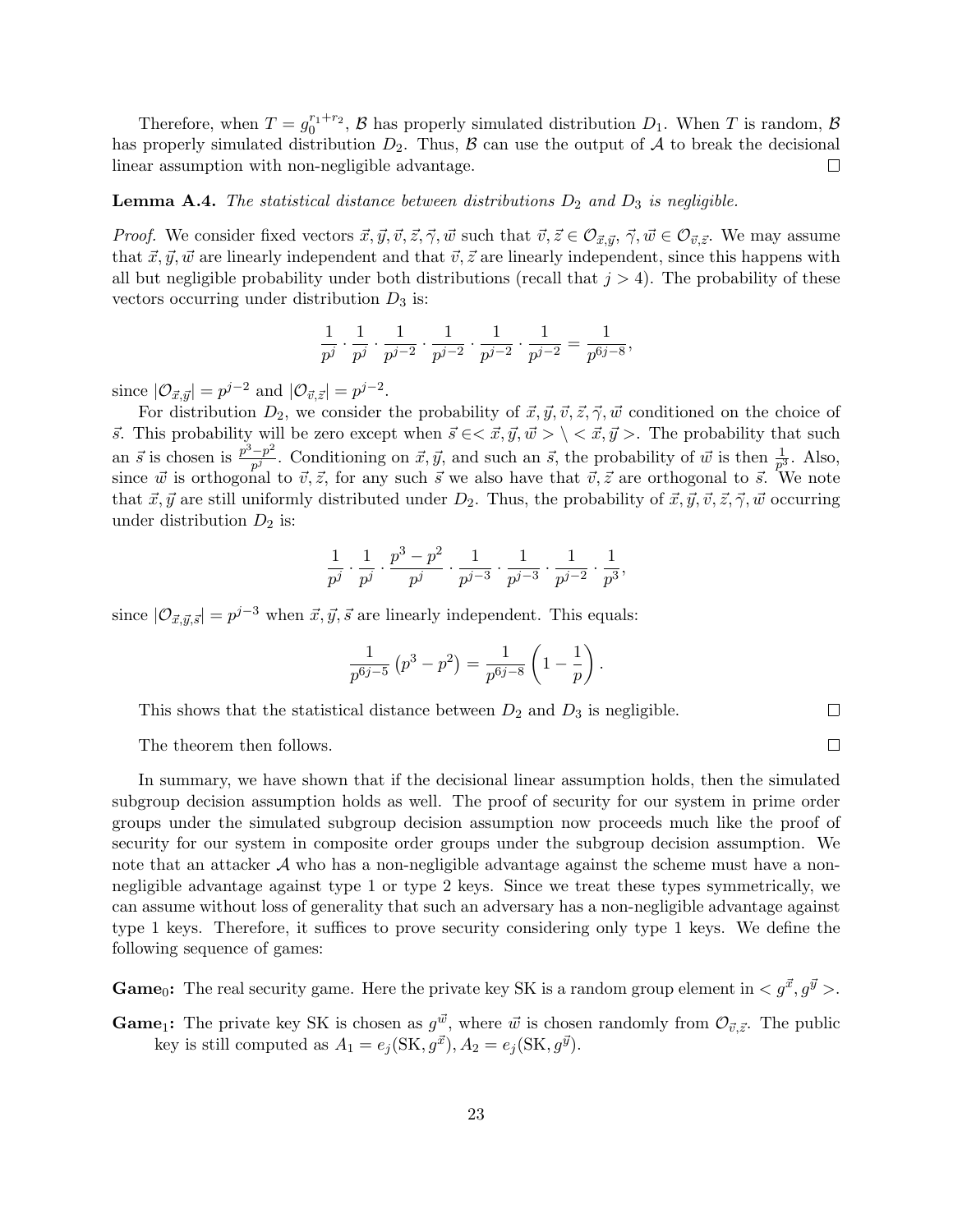- **Game**<sub>2</sub>: The challenge CT is generated by choosing a random  $C_1 \in \langle g^{\vec{x}}, g^{\vec{y}} \rangle$  and setting  $C_2 = E(e_i(\text{SK}, C_1), D) \oplus M_\beta$ . (SK, PK are generated as in Game<sub>1</sub>.)
- **Game**<sub>3</sub>: The challenge CT is generated by choosing  $C_1 = g^{\vec{s}}$ , where  $\vec{s}$  is chosen randomly from  $\mathcal{O}_{\vec{v},\vec{z}}$ , and setting  $C_2 = E(e_i(\text{SK}, C_1), D) \oplus M_\beta$ . (SK, PK are generated as in Game<sub>1</sub>.)
- **Game**<sub>4</sub>: The challenge CT is generated by choosing  $C_1 = g^{\vec{s}}$ , where  $\vec{s}$  is chosen randomly from  $\mathcal{O}_{\vec{v},\vec{z}}$ , and setting  $C_2$  as a uniformly random string. (SK, PK are generated as in Game<sub>1</sub>).

In Game<sub>4</sub>, the ciphertext no longer depends on the message, so the attacker has advantage 0. We will prove these games are indistinguishable in the following lemmas.

**Lemma A.5.** Suppose there exists a polynomial time algorithm A such that  $Game_0Adv_{\mathcal{A}}-Game_1Adv_{\mathcal{A}}=$ δ. Then we can build a polynomial time algorithm B with advantage δ in breaking the simulated subgroup decision assumption.

*Proof.* B receives  $G, p, j, g, g^{\vec{x}}, g^{\vec{y}}, g^{\vec{z}}, g^{\vec{z}}, g^{\vec{\gamma}}, T$ . It chooses a uniformly random seed  $D \in \{0, 1\}^d$  and a  $(k, \epsilon)$ -extractor  $E: \{0,1\}^{S(G_T)} \times \{0,1\}^d \rightarrow \{0,1\}^m$ . It sets the public parameters as

$$
PP := \{G, p, g, j, g^{\vec{x}}, g^{\vec{y}}, g^{\vec{v}}, g^{\vec{z}}, E, D\}.
$$

and gives these to A.

Next, it sets SK = T, and PK =  $(1, A_1 = e_i(T, g^{\vec{x}}), A_2 = e_i(T, g^{\vec{y}}))$ . It gives PK to A. When A chooses the leakage function,  $\mathcal B$  computes  $f(T)$  and sends this to  $\mathcal A$ . A then sends  $\mathcal B$  two messages,  $M_0$  and  $M_1$ . B chooses a random bit  $\beta$  and random values  $s_1, s_2 \in \mathbb{Z}_p$ . It sets  $C_1 = g^{s_1\vec{x} + s_2\vec{y}}$  and  $C_2 = E(A_1^{s_1} A_2^{s_2}, D) \oplus M_\beta$ . It gives A the ciphertext  $CT = (C_1, C_2)$ .

It  $T \in ,$  then  ${\cal B}$  has properly simulated Game<sub>0</sub>. If  $T = g^{\vec{w}}$  for  $\vec{w}$  randomly chosen from  $\mathcal{O}_{\vec{v},\vec{z}}$ , then B has properly simulated Game<sub>1</sub>. Thus, B can use the output of A to achieve advantage  $\delta$  in breaking the simulated subgroup decision assumption.  $\Box$ 

**Lemma A.6.** For any algorithm A,  $Game_1Adv_A = Game_2Adv_A$ .

*Proof.* This simply follows from the fact that  $Game_1$  and  $Game_2$  are identically distributed. Since  $A_1$  is computed as  $e_j(g^{\vec{w}}, g^{\vec{x}})$  and  $A_2$  is computed as  $e_j(g^{\vec{w}}, g^{\vec{y}})$ , we have that

$$
e_j(\text{SK}, C_1) = e_j(g^{\vec{w}}, g^{s_1\vec{x} + s_2\vec{y}}) = e_j(g^{\vec{w}}, g^{\vec{x}})^{s_1} \cdot e_j(g^{\vec{w}}, g^{\vec{y}})^{s_2} = A_1^{s_1} A_2^{s_2}.
$$

 $\Box$ 

**Lemma A.7.** Suppose there exists a polynomial time algorithm A such that  $Game_2Adv_{\mathcal{A}}-Game_3Adv_{\mathcal{A}}=$ δ. Then we can build a polynomial time algorithm B with advantage δ in breaking the simulated subgroup decision assumption.

*Proof.* B receives  $G, p, j, g, g^{\vec{x}}, g^{\vec{y}}, g^{\vec{z}}, g^{\vec{z}}, g^{\vec{\gamma}}, T$ . It chooses a uniformly random seed  $D \in \{0, 1\}^d$  and a  $(k, \epsilon)$ -extractor  $E: \{0,1\}^{S(G_T)} \times \{0,1\}^d \rightarrow \{0,1\}^m$ . It sets the public parameters as

$$
PP := \{G, p, g, j, g^{\vec{x}}, g^{\vec{y}}, g^{\vec{v}}, g^{\vec{z}}, E, D\}.
$$

and gives these to A.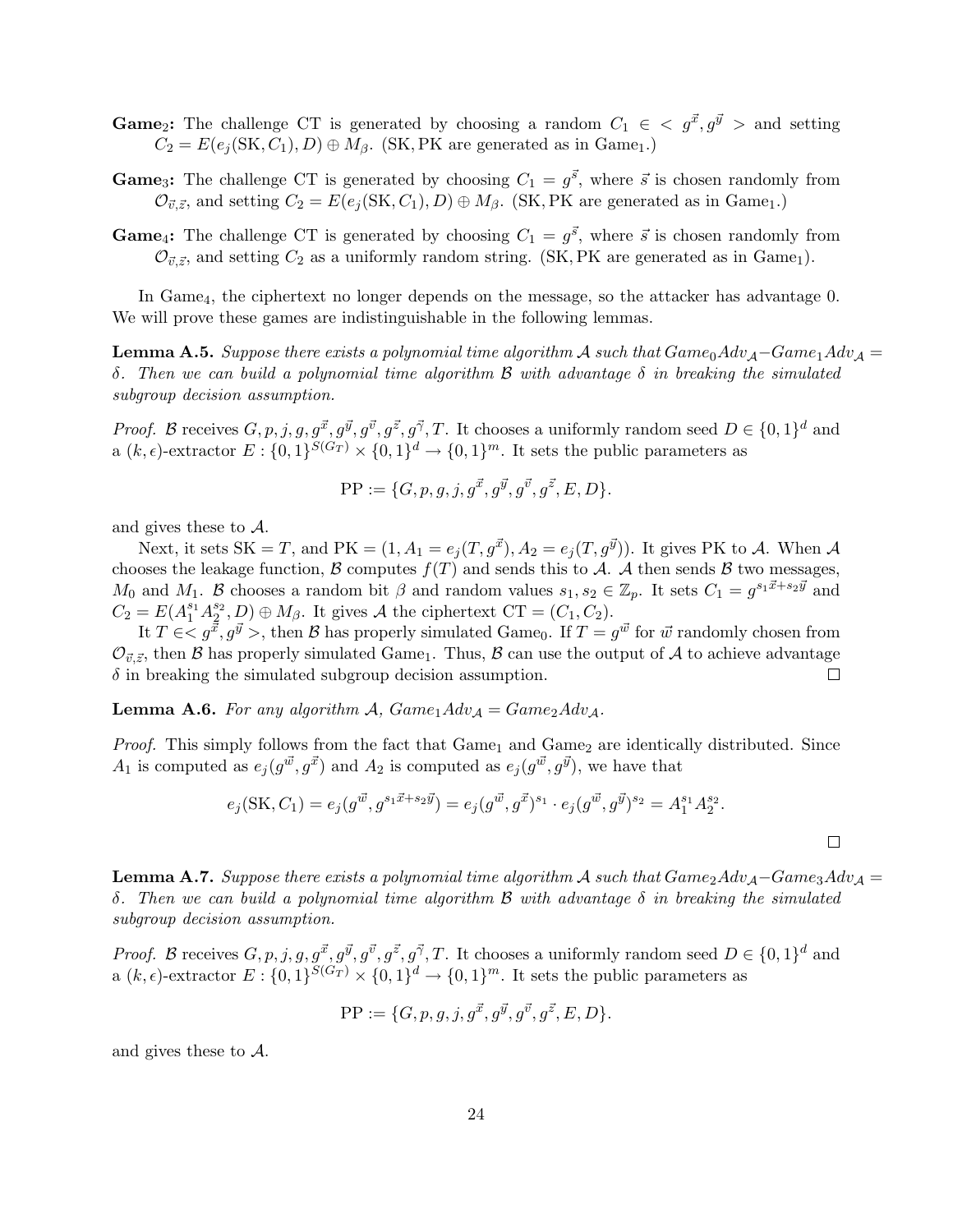B sets SK =  $g^{\vec{\gamma}}$ , and PK =  $(1, A_1 = e_j(g^{\vec{\gamma}}, g^{\vec{x}}), A_2 = e_j(g^{\vec{\gamma}}, g^{\vec{y}}))$ . It gives PK to A. When A chooses the leakage function, B computes  $\hat{f}(g^{\vec{\gamma}})$  and sends this to A. A then sends B two messages,  $M_0$  and  $M_1$ . B chooses a random bit  $\beta$ , and sets  $C_1 = T$  and  $C_2 = E(e_j(\text{SK}, C_1), D) \oplus M_{\beta}$ . It gives  $CT = (C_1, C_2)$  to A.

If T is a random element of  $\langle g^{\vec{x}}, g^{\vec{y}} \rangle$ , then B has properly simulated Game<sub>2</sub>. If  $T = g^{\vec{w}}$  for  $\vec{w}$ chosen randomly from  $\mathcal{O}_{\vec{v},\vec{z}},$  then  $\vec{B}$  has properly simulated Game<sub>3</sub>. Thus,  $\vec{B}$  can use the output of A to achieve advantage  $\delta$  in breaking the simulated subgroup decision assumption.

#### **Lemma A.8.** For any polynomial time algorithm A,  $Game_3Adv_A - Game_4Adv_A$  is negligible.

*Proof.* We prove that with all but negligible probability, the distributions of Game<sub>3</sub> and Game<sub>4</sub> are negligibly close in  $\mathcal{A}$ 's view. In both games, the secret key SK is distributed as  $g^{\vec{w}}$ , where  $\vec{w}$  is chosen randomly from the space  $\mathcal{O}_{\vec{v},\vec{z}}$ . We recall that  $j > 4$ , and that  $\vec{x}, \vec{y}, \vec{v}, \vec{z}$  are linearly independent with high (all but negligible) probability, so we may assume this. We now show that  $\mathcal{O}_{\vec{x},\vec{y},\vec{v},\vec{z}} \cap \langle \vec{x},\vec{y},\vec{v},\vec{z}\rangle = \{0\}$  holds with all but negligible probability. This will allow us to fix a basis of  $\mathbb{Z}_p^j$  consisting of  $\vec{x}, \vec{y}, \vec{v}, \vec{z}$  and a basis for the  $\mathcal{O}_{\vec{x}, \vec{y}, \vec{v}, \vec{z}}$ .

We note that  $\mathcal{O}_{\vec{x}, \vec{y}} \cap \langle \vec{x}, \vec{y} \rangle \neq \{0\}$  can only happen if the matrix

$$
\left(\begin{array}{cc} \vec{x}\cdot\vec{x} & \vec{x}\cdot\vec{y} \\ \vec{x}\cdot\vec{y} & \vec{y}\cdot\vec{y} \end{array}\right)
$$

has determinant equal to 0 in  $\mathbb{Z}_p$ . This determinant is a nonzero degree 4 multivariate polynomial in the coordinates of  $\vec{x}, \vec{y}$ , and since  $\vec{x}, \vec{y}$  are chosen randomly over  $\mathbb{Z}_p^j$ , the probability that this determinant is 0 is at most  $\frac{4}{p}$  by the Schwartz-Zippel Lemma, which is negligible. The same holds for  $\vec{v}, \vec{z}$ , since these are also uniformly randomly distributed (note that choosing  $\vec{v}, \vec{z}$  uniformly randomly and then choosing  $\vec{x}, \vec{y}$  randomly from  $\mathcal{O}_{\vec{v}, \vec{z}}$  yields the same distribution of  $\vec{x}, \vec{y}, \vec{v}, \vec{z}$ . Thus, with all but negligible probability, we have that  $\mathcal{O}_{\vec{x},\vec{y}} \cap \langle \vec{x},\vec{y} \rangle = \{0\}$  and  $\mathcal{O}_{\vec{v},\vec{z}} \cap \langle \vec{v},\vec{z} \rangle = \{0\}$ . Since  $\vec{v}, \vec{z}$  are orthogonal to  $\vec{x}, \vec{y}$ , any vector in  $\langle \vec{x}, \vec{y}, \vec{v}, \vec{z} \rangle$  which is also in  $\mathcal{O}_{\vec{x}, \vec{y}, \vec{v}, \vec{z}}$  can be written as a sum of a vector in  $\langle \vec{x}, \vec{y} \rangle \cap \mathcal{O}_{\vec{x}, \vec{y}}$  and a vector in  $\langle \vec{v}, \vec{z} \rangle \cap \mathcal{O}_{\vec{v}, \vec{z}}$ , but such a vector must be 0.

Thus, we may assume that we can express any  $\vec{w} \in \mathcal{O}_{\vec{v}, \vec{z}}$  as  $\vec{w} = a\vec{x} + b\vec{y} + \vec{u}$ , where  $\vec{u} \in \mathcal{O}_{\vec{x}, \vec{y}, \vec{v}, \vec{z}}$ . We note that the public key information-theoretically reveals  $a$  and  $b$ , but reveals nothing about  $\vec{u}$ . Conditioned on the public key, there are  $p^{j-4} = |O_{\vec{x}, \vec{y}, \vec{v}, \vec{z}}|$  equally likely possibilities for  $\vec{w}$ . As a consequence,  $\vec{u}$  is a random variable with min-entropy  $(j-4) \log p$  in the adversary's view, before the adversary gets the leakage  $f(SK)$ .

The leakage function f has range  $\{0,1\}^{\ell}$ , where  $\ell = (j-5) \log p$ . Applying Lemma 3.7 (with  $\tau = \frac{1}{4}$  $\frac{1}{4}$  log p for concreteness), we have that with probability  $\geq 1 - \frac{1}{p^{1/4}}$  $\frac{1}{p^{1/4}}$ , SK conditioned on  $f(SK)$ will have min-entropy at least  $\frac{3}{4} \log p$ . More precisely, the possible values of SK which are consistent with PK and  $f(SK)$  form a set of size  $\geq p^{\frac{3}{4}}$ , and each value is equally likely.

We let W denote the set of possible values of SK in the adversary's view, after the adversary has seen PP, PK, and  $f(SK)$ . The distribution on this set is uniform, and we have shown that  $|W| \geq p^{\frac{3}{4}}$  with all but negligible probability. Now,  $C_1 = g^{\vec{s}}$ , where  $\vec{s}$  is chosen randomly from  $\mathcal{O}_{\vec{v}, \vec{z}}$ . We let  $Y_{\vec{s}}$  denote the random variable defined by  $\vec{s} \cdot \vec{w}$ , where  $\vec{w}$  is chosen randomly from W. We will show that for any W of size  $\geq p^{\frac{3}{4}}$ , with all but negligible probability over the choice of  $\vec{s}$ , the random variable  $Y_{\vec{s}}$  has min-entropy at least  $\frac{1}{4} \log p$ .

We first note that we can choose  $\vec{s}$  randomly from  $\mathbb{Z}_p^j$  instead of  $\mathcal{O}_{\vec{v},\vec{z}}$  without changing the distribution. This is because we can write any  $\vec{s} \in \mathbb{Z}_p^j$  as the sum of an element in the span of  $\vec{v}, \vec{z}$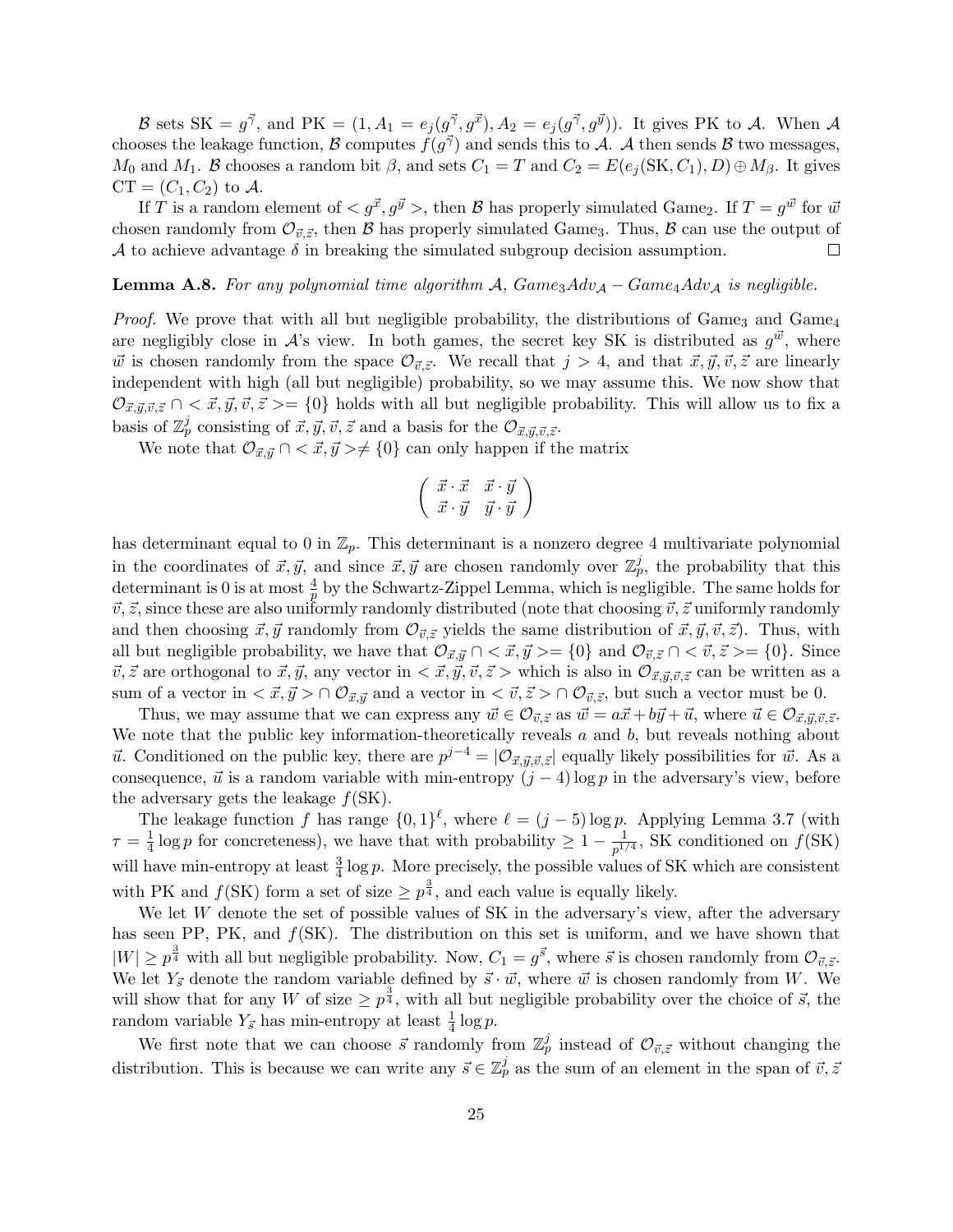and an element in  $\mathcal{O}_{\vec{v},\vec{z}}$ , and the part in  $\langle \vec{v}, \vec{z} \rangle$  has no effect on  $\vec{s} \cdot \vec{w}$  when  $\vec{w} \in \mathcal{O}_{\vec{v},\vec{z}}$ . (Here we have relied on our assumption that  $\mathcal{O}_{\vec{v},\vec{z}} \cap \langle \vec{v}, \vec{z} \rangle = \{0\}.$ 

Now, every  $\vec{w} \in W$  is of the form  $\vec{w} = a\vec{x} + b\vec{y} + \vec{u}$ , where a, b are fixed (needed for consistency with PK), and  $\vec{u} \in \mathcal{O}_{\vec{v},\vec{z}}$  varies. As long as one of  $a, b$  is nonzero, we have that no two distinct vectors in W are multiples of each other. Since one of  $a, b$  will be nonzero with all but negligible probability, we may assume this is the case. We enumerate the elements of W as  $\vec{w}_1, \dots, \vec{w}_{|W|}$ . We define random variables  $X_1, \ldots, X_{|W|}$  by  $X_i := \vec{s} \cdot \vec{w}_i$ , where W is considered fixed and the randomness is over the choice of  $\vec{s} \in \mathbb{Z}_p^j$ . We note the relevant properties of these random variables:

- $\forall i = 1, ..., |W|, \ \forall c \in \mathbb{Z}_p, \ Pr_{\vec{s}}[X_i = c] = \frac{1}{p}.$
- $\forall i \neq h, \ \forall c_1, c_2 \in \mathbb{Z}_p, \ Pr_{\vec{s}}[X_i = c_1 \land X_h = c_2] = \frac{1}{p^2}.$

The first property follows from the fact that a linear equation over j variables in  $\mathbb{Z}_p$  has  $p^{j-1}$ solutions in  $\mathbb{Z}_p^j$ , and hence the probability that a randomly chosen vector satisfies the linear equation is  $\frac{p^{j-1}}{p}$  $\frac{p^{-1}}{p^j}=\frac{1}{p}$  $\frac{1}{p}$ . The second property follows from the fact that  $\vec{w}_i$  and  $\vec{w}_h$  are not multiples of each other: hence the two linear equations  $\vec{s} \cdot \vec{w}_i = c_1$  and  $\vec{s} \cdot \vec{w}_h = c_2$  are linearly independent, so the probability of a randomly chosen  $\vec{s}$  satisfying them simultaneously is  $\frac{1}{p^2}$ . This is equivalent to saying that the random variables  $X_i$  are pairwise independent.

For each c in  $\mathbb{Z}_p$ , we define the random variable  $X_i^c$  to be 1 when  $X_i = c$  and 0 otherwise. Then,  $Pr_{\vec{s}}[X_i^c = 1] = \mathbb{E}[X_i^c] = \frac{1}{p}$ , for all i and c. We also define the random variable

$$
X^c := \sum_{i=1}^{|W|} X_i^c,
$$

which counts the number of elements of W whose dot product with  $\vec{s}$  is equal to c. By linearity of expectation, we have:

$$
\mathbb{E}[X^{c}] = \sum_{i=1}^{|W|} X_i^{c} = \frac{|W|}{p}.
$$

By pairwise independence of the  $X_i^c$ 's, we also have:

$$
Var[X^c] = \sum_{i=1}^{|W|} Var[X_i^c].
$$

For each *i*,  $Var[X_i^c] = \mathbb{E}[(X_i^c)^2] - (\mathbb{E}[X_i^c])^2 = \frac{1}{p} - \frac{1}{p^2}$  $\frac{1}{p^2} = \frac{1}{p}$  $\frac{1}{p}\left(1-\frac{1}{p}\right)$  $\left(\frac{1}{p}\right)$ , since  $(X_i^c)^2 = X_i^c$ . Thus,  $Var[X^c] = |W| \cdot \frac{1}{p} \left(1 - \frac{1}{p}\right)$  $\frac{1}{p}$ . We note that  $Pr[X^c \geq \frac{|W|}{p}]$  $\frac{pW}{p}\cdot p^{\frac{3}{4}}]=Pr[X^c-\mathbb{E}[X^c]\geq \frac{|W|}{p}$  $\frac{W\mid}{p}\left(p^{\frac{3}{4}}-1\right)\mid$ . By Chebyshev's inequality, we then obtain:

$$
Pr\left[X^c \ge \frac{|W|}{p} \cdot p^{\frac{3}{4}}\right] \le \frac{p^2 Var[X^c]}{|W|^2 (p^{\frac{3}{4}} - 1)^2} = \frac{p\left(1 - \frac{1}{p}\right)}{|W|(p^{\frac{3}{4}} - 1)}.
$$

By recalling our assumption that  $|W| \geq p^{\frac{3}{4}}$  and employing the trivial bounds  $(p^{\frac{3}{4}}-1)^2 \geq \frac{1}{2}$  $\frac{1}{2}p^{\frac{3}{2}}$  and  $1-\frac{1}{p} < 1$ , we can upper bound this quantity by  $2p^{-1-\frac{1}{4}}$ .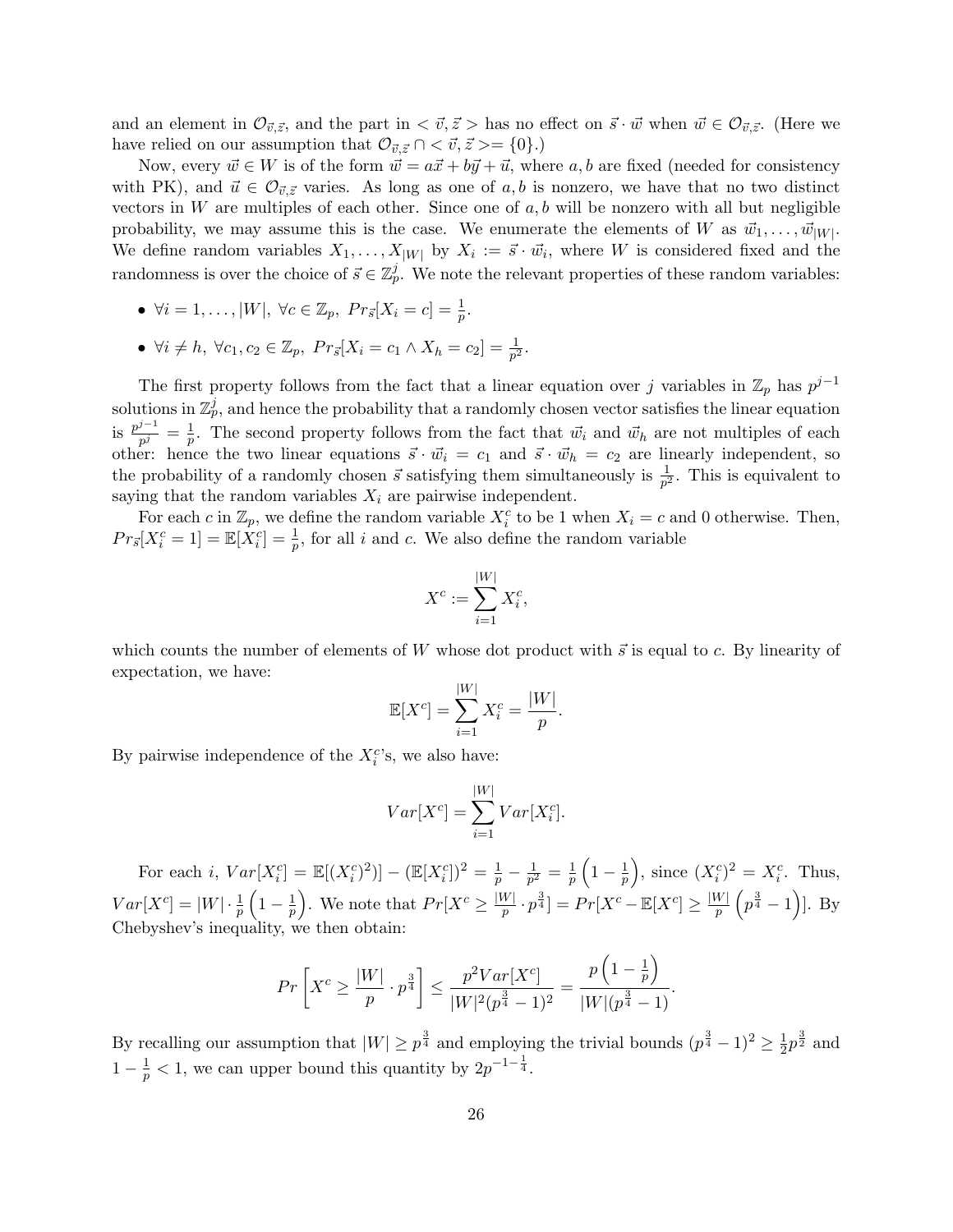Since this holds for each value of  $c \in \mathbb{Z}_p$ , we can apply the union bound to obtain:

$$
Pr_{\vec{s}}\left[\max_{c \in \mathbb{Z}_p} X^c \ge \frac{|W|}{p} \cdot p^{\frac{3}{4}}\right] \le 2p^{-\frac{1}{4}}.
$$

Therefore, will all but negligible probability over the choice of  $\vec{s}$ , we will obtain a random variable  $Y_{\vec{s}}$  which takes on each value in  $\mathbb{Z}_p$  with probability at most  $p^{-\frac{1}{4}}$ , and so has min-entropy at least 1  $\frac{1}{4}$ log p (recall the for a fixed  $\vec{s}$  and  $W$ ,  $Y_{\vec{s}}$  is the random variable defined by choosing a vector  $\vec{w} \in W$  uniformly at random and computing  $\vec{s} \cdot \vec{w}$ .

In summary, this means that with all but negligible probability, after  $PP, PK, f(SK), C<sub>1</sub>$  have been revealed, the input to the extractor E will still have min-entropy at least  $\frac{1}{4} \log p$ , and so  $C_2$  can be replaced by a uniformly random string, and the resulting statistical distance from the Game<sub>3</sub> distribution will be negligible.  $\Box$ 

This completes our proof of Theorem 7.1

#### A.2 Attack on the Parallel System for  $n > 1$  with Leakage  $n\ell$

The same attack that applied to our composite order system applies here as well. For  $n = 2$ , the attacker receives the public parameters,  $PP$ , and two public keys,  $PK_1$  and  $PK_2$ . If the two public keys are of the same type, the attacker aborts and guesses  $\beta'$  randomly (this occurs with probability 1  $\frac{1}{2}$ ). Otherwise, we assume PK<sub>1</sub> is of type 1 and PK<sub>2</sub> is of type 2. The attacker chooses the leakage function

$$
f(SK_1, SK_2) = SK_1 \cdot SK_2,
$$

which multiples the two secret keys in  $G^j$  componentwise. This is permitted as long as  $2\ell \geq jS(G)$ (since it will take  $jS(G)$  bits to represent an element of  $G<sup>j</sup>$ ). Assuming this holds, the attacker receives the value  $SK_1 \cdot SK_2$ , and can use this to decrypt *both* ciphertexts. For example, to decrypt the ciphertext  $(C_1, C_2)$  for  $PK_1$ , the attacker computes:

$$
E(e_j(C_1, SK_1 \cdot SK_2), D) \oplus C_2 = E(e_j(C_1, SK_1), D) \oplus C_2,
$$

since  $C_1$  is orthogonal to  $SK_2$  under  $e_j$ . This yields the first message share, and the second message share is obtained similarly, since the first ciphertext value for  $PK<sub>2</sub>$  will be orthogonal to  $SK<sub>1</sub>$ . Hence, the attacker can reconstruct the encrypted message and succeed with probability 1 when the keys are of different types. This gives the attacker an overall advantage of  $\frac{1}{4}$ .

Whenever  $S(G) \leq \frac{2(j-5)}{i}$  $\frac{(-5)}{j}$  log p, we can choose an  $\ell$  such that  $\ell \leq (j-5)$  log p and  $2\ell \geq jS(G)$ simultaneously hold. We note that we can choose j freely, so as long as  $S(G) \leq (2 - \epsilon) \log p$  for some  $\epsilon > 0$ , we can choose j sufficiently large and obtain  $S(G) \leq \frac{2(j-5)}{i}$  $\frac{-\vartheta}{j} \log p.$ 

For general values of n, the attacker can expect that close to half of the n keys will be of type 1 and the others will be of type 2. More specifically, a Chernoff bound implies that for any positive constant c, there will be at least  $\frac{n}{2} - c\sqrt{n}$  keys of each type with probability  $\geq 1 - 2e^{-2c^2}$ .

When this distribution of keys occurs, the attacker can organize the keys into at least  $\frac{n}{2} - c\sqrt{n}$ <br>When this distribution of keys occurs, the attacker can organize the keys into at least  $\frac{n}{2} - c\sqrt{n}$ pairs of keys and at most  $2c\sqrt{n}$  individual keys, where each pair of keys contains one key of type 1 and one key of type 2. The attacker then defines the leakage function so that it reveals the (componentwise) product of each pair of secret keys and all of the remaining unpaired secret keys. This requires  $(\frac{n}{2} - c\sqrt{n})j \cdot S(G) + 2c\sqrt{n} \cdot j \cdot S(G) = j \cdot S(G)(\frac{n}{2} + c\sqrt{n})$  bits of leakage. We note that the attacker can now decrypt messages encrypted under any of the n public keys.